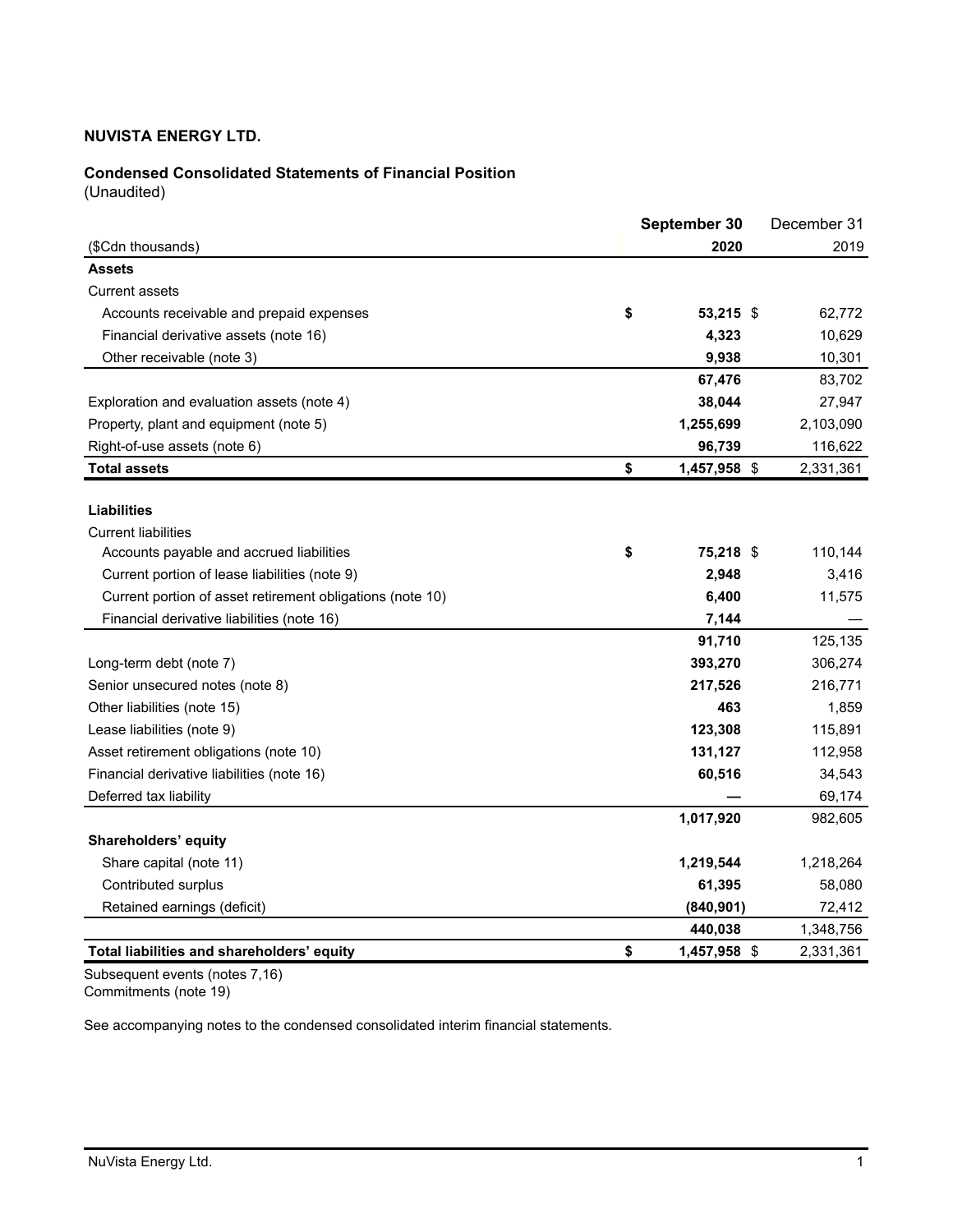# **Condensed Consolidated Statements of Loss and Comprehensive Loss**

(Unaudited)

|                                                                                                 |                      | Three months ended<br>September 30 |                 | Nine months ended<br>September 30 |  |
|-------------------------------------------------------------------------------------------------|----------------------|------------------------------------|-----------------|-----------------------------------|--|
| (\$Cdn thousands, except per share amounts)                                                     | 2020                 | 2019                               | 2020            | 2019                              |  |
| <b>Revenues</b>                                                                                 |                      |                                    |                 |                                   |  |
| Petroleum and natural gas (note 13)                                                             | \$<br>105,708 \$     | 138,771 \$                         | 300,260 \$      | 422,207                           |  |
| Rovalties                                                                                       | (3, 127)             | (7, 488)                           | (13, 146)       | (18, 102)                         |  |
| Net revenue from petroleum and natural gas sales                                                | 102,581              | 131,283                            | 287,114         | 404,105                           |  |
| <b>Financial derivative contracts</b>                                                           |                      |                                    |                 |                                   |  |
| Realized gain on financial derivatives                                                          | 17,582               | 9,060                              | 58,093          | 13,425                            |  |
| Unrealized loss on financial derivatives                                                        | (46, 561)            | (15, 299)                          | (39, 423)       | (80, 719)                         |  |
| Net revenue from petroleum and natural gas sales and<br>gains (losses) on financial derivatives | 73,602               | 125,044                            | 305,784         | 336,811                           |  |
| <b>Expenses</b>                                                                                 |                      |                                    |                 |                                   |  |
| Operating                                                                                       | 44,557               | 47,510                             | 137,510         | 127,747                           |  |
| Transportation                                                                                  | 19,921               | 20,432                             | 59,742          | 59,060                            |  |
| General and administrative                                                                      | 2,978                | 4,135                              | 10,296          | 12,372                            |  |
| Share-based compensation (note 15)                                                              | 1,023                | 1,460                              | 2,611           | 4,129                             |  |
| Financing costs (note 17)                                                                       | 11,686               | 8,987                              | 32,667          | 24,280                            |  |
| Depletion, depreciation, amortization and impairment<br>(notes 5,6)                             | 39,581               | 49,648                             | 1,044,686       | 170,069                           |  |
| Exploration and evaluation (note 4)                                                             |                      | 2,691                              |                 | 3,668                             |  |
| Loss (gain) on property dispositions                                                            | (2,000)              |                                    | 759             | (1,934)                           |  |
|                                                                                                 | 117,746              | 134,863                            | 1,288,271       | 399,391                           |  |
| Loss before taxes                                                                               | (44, 144)            | (9, 819)                           | (982, 487)      | (62, 580)                         |  |
| Deferred income tax recovery                                                                    |                      | (2, 169)                           | (69, 174)       | (28, 304)                         |  |
| Net loss and comprehensive loss                                                                 | \$<br>$(44, 144)$ \$ | $(7,650)$ \$                       | $(913, 313)$ \$ | (34, 276)                         |  |
| Net loss per share (note 12)                                                                    |                      |                                    |                 |                                   |  |
| <b>Basic</b>                                                                                    | \$<br>$(0.20)$ \$    | $(0.03)$ \$                        | $(4.05)$ \$     | (0.15)                            |  |
| <b>Diluted</b>                                                                                  | \$<br>$(0.20)$ \$    | $(0.03)$ \$                        | $(4.05)$ \$     | (0.15)                            |  |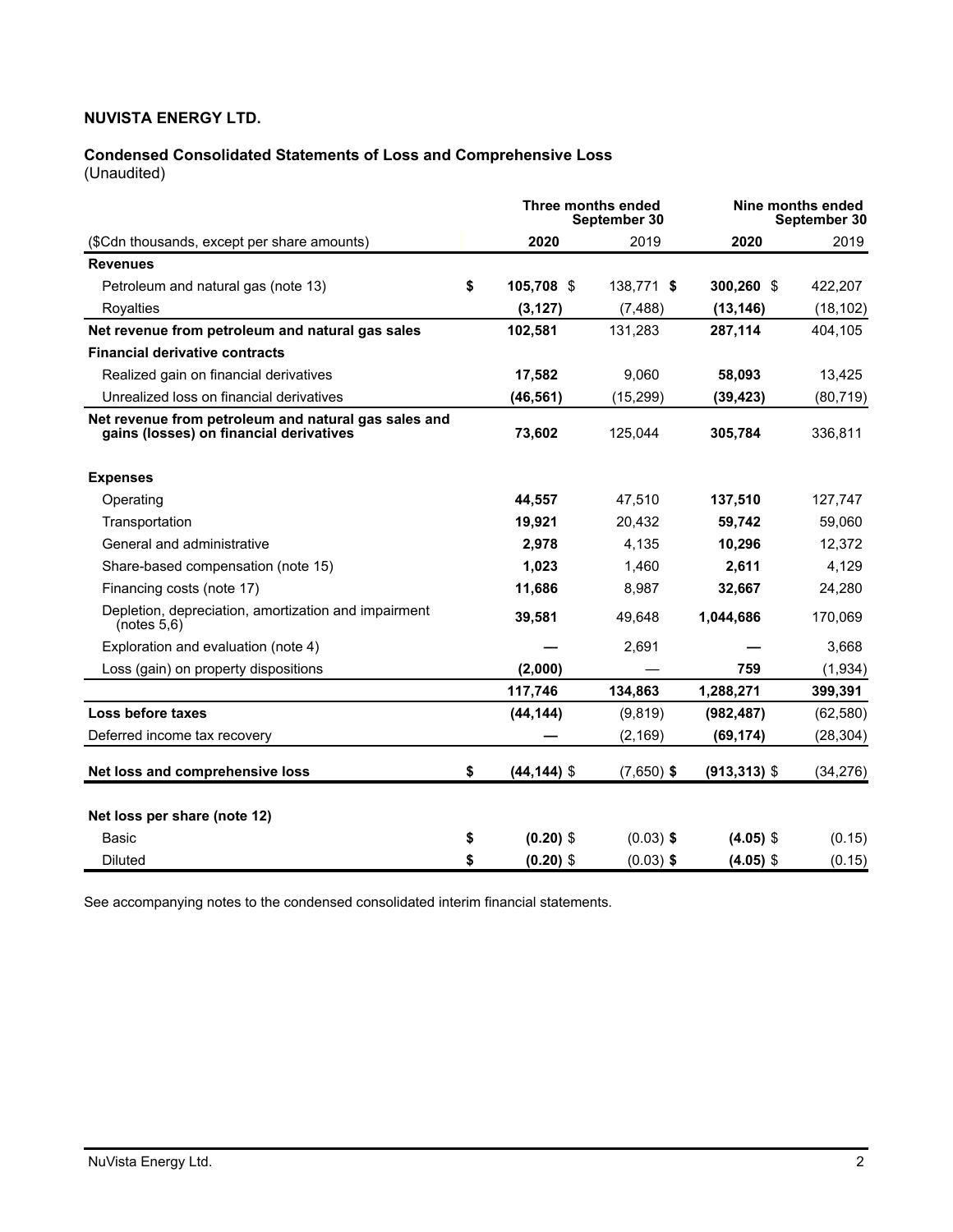# **Condensed Consolidated Statements of Changes in Shareholders' Equity**

(Unaudited)

|                                                              | Nine months ended September 30 |                 |           |  |  |  |  |
|--------------------------------------------------------------|--------------------------------|-----------------|-----------|--|--|--|--|
| (\$Cdn thousands)                                            |                                | 2020            | 2019      |  |  |  |  |
| Share capital (note 11)                                      |                                |                 |           |  |  |  |  |
| Balance, January 1                                           | \$                             | 1,218,264 \$    | 1,216,067 |  |  |  |  |
| Issued for cash on exercise of stock options                 |                                |                 | 45        |  |  |  |  |
| Contributed surplus transferred on exercise of stock options |                                |                 | 15        |  |  |  |  |
| Conversion of restricted share awards                        |                                | 1,280           | 1,133     |  |  |  |  |
| Conversion of performance share awards                       |                                |                 | 5         |  |  |  |  |
| Balance, end of period                                       | \$                             | 1,219,544 \$    | 1,217,265 |  |  |  |  |
|                                                              |                                |                 |           |  |  |  |  |
| <b>Contributed surplus</b>                                   |                                |                 |           |  |  |  |  |
| Balance, January 1                                           | \$                             | 58,080 \$       | 52,705    |  |  |  |  |
| Share-based compensation                                     |                                | 4,595           | 5,742     |  |  |  |  |
| Transfer to share capital on exercise of stock options       |                                |                 | (15)      |  |  |  |  |
| Conversion of restricted share awards                        |                                | (1,280)         | (1, 132)  |  |  |  |  |
| Conversion of performance share awards                       |                                |                 | (5)       |  |  |  |  |
| Balance, end of period                                       | \$                             | 61,395 \$       | 57,295    |  |  |  |  |
|                                                              |                                |                 |           |  |  |  |  |
| <b>Retained earnings (deficit)</b>                           |                                |                 |           |  |  |  |  |
| Balance, January 1                                           | \$                             | 72,412 \$       | 136,245   |  |  |  |  |
| Net loss                                                     |                                | (913, 313)      | (34, 276) |  |  |  |  |
| Balance, end of period                                       | \$                             | $(840, 901)$ \$ | 101,969   |  |  |  |  |
| <b>Total shareholders' equity</b>                            | \$                             | 440,038 \$      | 1,376,529 |  |  |  |  |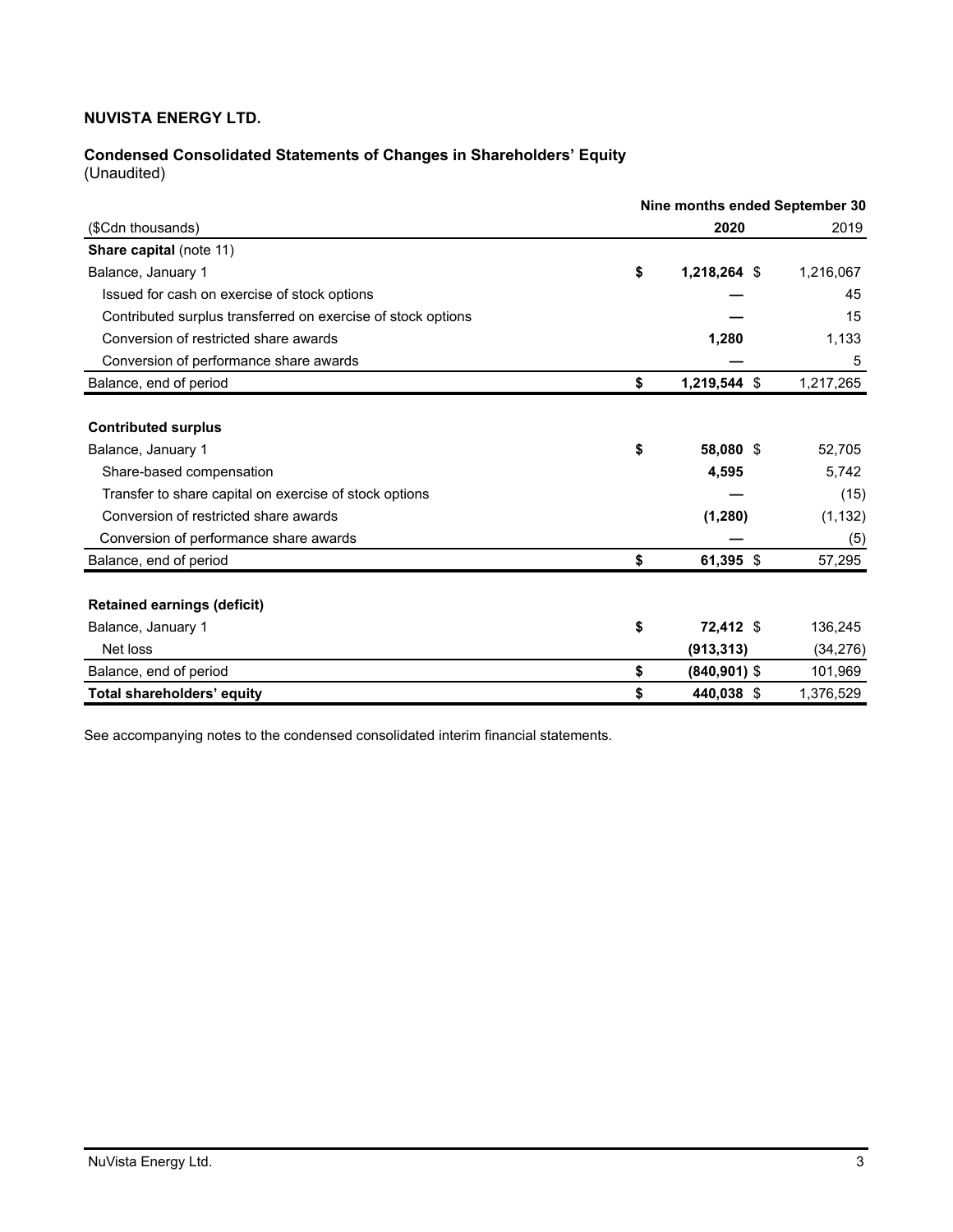# **Condensed Consolidated Statements of Cash Flows**

(Unaudited)

|                                                                     |                      | Three months ended<br>September 30 |                 | Nine months ended<br>September 30 |
|---------------------------------------------------------------------|----------------------|------------------------------------|-----------------|-----------------------------------|
| (\$Cdn thousands)                                                   | 2020                 | 2019                               | 2020            | 2019                              |
| Cash provided by (used in)                                          |                      |                                    |                 |                                   |
| <b>Operating activities</b>                                         |                      |                                    |                 |                                   |
| Net loss                                                            | \$<br>$(44, 144)$ \$ | $(7,650)$ \$                       | $(913, 313)$ \$ | (34, 276)                         |
| Items not requiring cash from operations:                           |                      |                                    |                 |                                   |
| Depletion, depreciation, amortization and impairment<br>(notes 5,6) | 39,581               | 49,648                             | 1,044,686       | 170,069                           |
| Exploration and evaluation (note 4)                                 |                      | 2,691                              |                 | 3,668                             |
| Loss (gain) on property dispositions (notes 4,5)                    | (2,000)              |                                    | 759             | (1,934)                           |
| Share-based compensation (note 15)                                  | 1,117                | 1,461                              | 4,007           | 4,372                             |
| Unrealized loss on financial derivatives                            | 46,561               | 15,299                             | 39,423          | 80,719                            |
| Deferred income tax recovery                                        |                      | (2, 169)                           | (69, 174)       | (28, 304)                         |
| Accretion (note 10)                                                 | 369                  | 519                                | 1,079           | 1,458                             |
| Asset retirement expenditures (note 10)                             | (382)                | (556)                              | (10, 356)       | (13, 671)                         |
| Change in non-cash working capital (note 18)                        | (4, 521)             | (10, 245)                          | 5,370           | 1,434                             |
|                                                                     | 36,581               | 48,998                             | 102,481         | 183,535                           |
| <b>Financing activities</b>                                         |                      |                                    |                 |                                   |
| Issue of share capital, net of share issue costs                    |                      |                                    |                 | 45                                |
| Payment on lease liabilities                                        | (456)                | 391                                | (1, 877)        | 103                               |
| Increase (decrease) of long-term debt                               | (35,500)             | 24,352                             | 86,996          | 99,376                            |
|                                                                     | (35, 956)            | 24,743                             | 85,119          | 99,524                            |
| <b>Investing activities</b>                                         |                      |                                    |                 |                                   |
| Property, plant and equipment expenditures (note 5)                 | (7,076)              | (61, 331)                          | (156, 292)      | (258, 809)                        |
| Exploration and evaluation expenditures (note 4)                    | (5)                  | (1,908)                            | (286)           | (4, 442)                          |
| Other receivable expenditures                                       | 12,641               | 2,019                              | 363             | (6,959)                           |
| Proceeds on property dispositions                                   |                      |                                    |                 | 14                                |
| Change in non-cash working capital (note 18)                        | (6, 185)             | (12, 521)                          | (31, 385)       | (12, 863)                         |
|                                                                     | (625)                | (73, 741)                          | (187, 600)      | (283, 059)                        |
| Change in cash and cash equivalents                                 |                      |                                    |                 |                                   |
| Cash and cash equivalents, beginning of period                      |                      |                                    |                 |                                   |
| Cash and cash equivalents, end of period                            | \$<br>\$             | \$                                 | \$              |                                   |
| Cash interest paid                                                  | \$<br>11,225 \$      | 10,839 \$                          | 25,255 \$       | 24,657                            |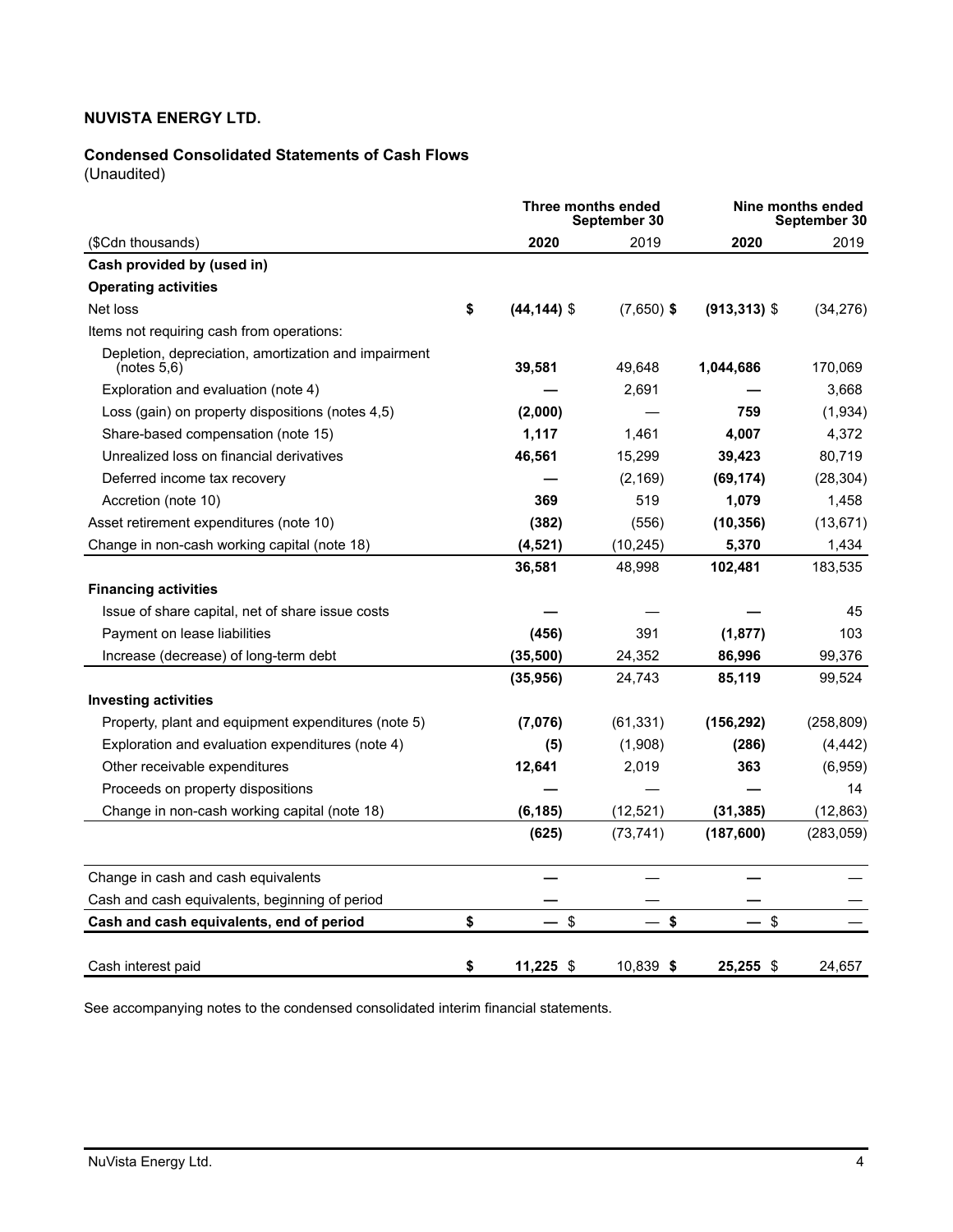# **NUVISTA ENERGY LTD. NOTES TO THE CONDENSED CONSOLIDATED INTERIM FINANCIAL STATEMENTS**

Three and nine months ended September 30, 2020 with comparative figures for 2019. All tabular amounts are in thousands of Canadian dollars, except share and per share amounts, unless otherwise stated.

# **1. Corporate information**

NuVista Energy Ltd. and its subsidiary (together "NuVista" or the "Company") is a Canadian publicly traded company incorporated in the province of Alberta. The Company is a condensate and natural gas company actively engaged in the development, delineation, and production of condensate, oil and natural gas reserves in the Western Canadian Sedimentary Basin. NuVista's focus is on the scalable and repeatable condensaterich Montney formation in the Alberta Deep Basin.

The address of the Company's head office is 2500, 525 – 8th Avenue S.W., Calgary, Alberta, Canada, T2P 1G1.

# **2. Basis of preparation**

These condensed consolidated interim financial statements (the "financial statements") have been prepared in accordance with International Accounting Standards ("IAS") 34, "Interim Financial Reporting". These condensed consolidated interim financial statements have been prepared following the same accounting policies and methods of computation as the annual financial statements for the year ended December 31, 2019. These financial statements do not include all the information required for annual financial statements and should be read in conjunction with the audited financial statements for the year ended December 31, 2019, which have been prepared in accordance with International Financial Reporting Standards ("IFRS").

The preparation of the financial statements requires management to make judgments, estimates and assumptions that affect the application of accounting policies and the reported amounts of assets, liabilities, income and expenses. Actual results may differ from these estimates. Estimates and underlying assumptions are reviewed on an ongoing basis. Revisions to accounting estimates are recognized in the year in which the estimates are revised and in any future years affected.

In March 2020, the World Health Organization declared COVID-19 to be a pandemic. Responses to the spread of COVID-19 have resulted in a sudden decline in economic activity and resulted in a significant increase in economic uncertainty. In addition, oil prices have declined dramatically due to the global oil price war and decline in demand due to COVID-19. These events have resulted in a volatile and challenging economic environment which has adversely affected the Company's operational results and financial position. The current challenging economic climate may have significant adverse impacts on NuVista including, but not exclusively:

- material declines in revenue and cash flows;
- declines in revenue and operating activities could result in increased impairment charges, and restrictions in lending agreements and reduced capital programs;
- increased risk of non-performance by NuVista's purchasers which could materially increase the risk of non-payment of accounts receivable and customer defaults; and
- if the situation continues for prolonged periods it could have a material impact on profitability, liquidity, and in the longer term could risk the ability to continue as a going concern for exploration and production companies, including NuVista.

Although the economy has recently begun to reopen and government authorities are easing restrictions, the situation remains dynamic and the ultimate duration and magnitude of the impact on the economy and the financial effect on NuVista is not known at this time.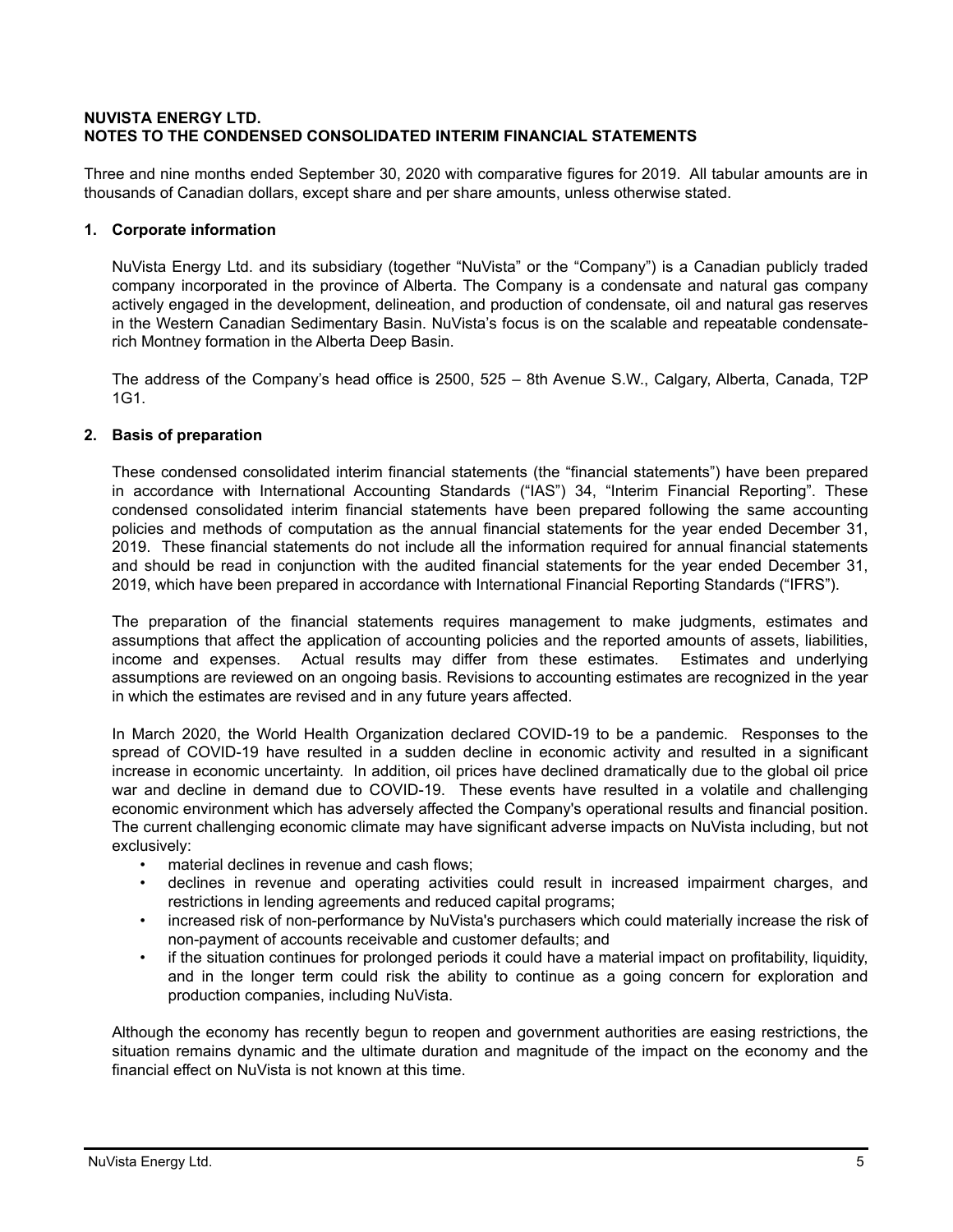Estimates and judgments made by management in the preparation of the interim financial statements are increasingly difficult and subject to a higher degree of measurement uncertainty during this volatile period.

During the second quarter, NuVista applied for eligibility under the Federal Government's Canadian Emergency Wage Subsidy Program (CEWS) and to date has received \$1.4 million in wage subsidies offsetting gross G&A expenses and approximately \$0.3 million offsetting operating expenses.

These financial statements were approved and authorized for issuance by the Board of Directors on November 10, 2020.

# **3. Other receivable**

The Company has entered into a contract for the construction of a Pipestone compressor station, which secured third party ownership and funding of the asset. The other receivable balance of \$9.9 million represents expenses incurred that have not yet been reimbursed related to this asset.

#### **4. Exploration and evaluation assets**

|                                                     |                 | <b>September 30, 2020</b> December 31, 2019 |
|-----------------------------------------------------|-----------------|---------------------------------------------|
| Balance, January 1                                  | \$<br>27,947 \$ | 30,165                                      |
| Additions                                           | 286             | 7,173                                       |
| Acquisitions <sup>(1)</sup>                         | 10,625          |                                             |
| Dispositions <sup>(1)</sup>                         | (534)           |                                             |
| Capitalized share-based compensation (note 15)      |                 | 333                                         |
| Transfers to property, plant and equipment (note 5) | (280)           | (6,056)                                     |
| Expiries (exploration and evaluation expense)       |                 | (3,668)                                     |
| Balance, end of period                              | $38,044$ \$     | 27,947                                      |

 $(1)$  Non cash land swaps.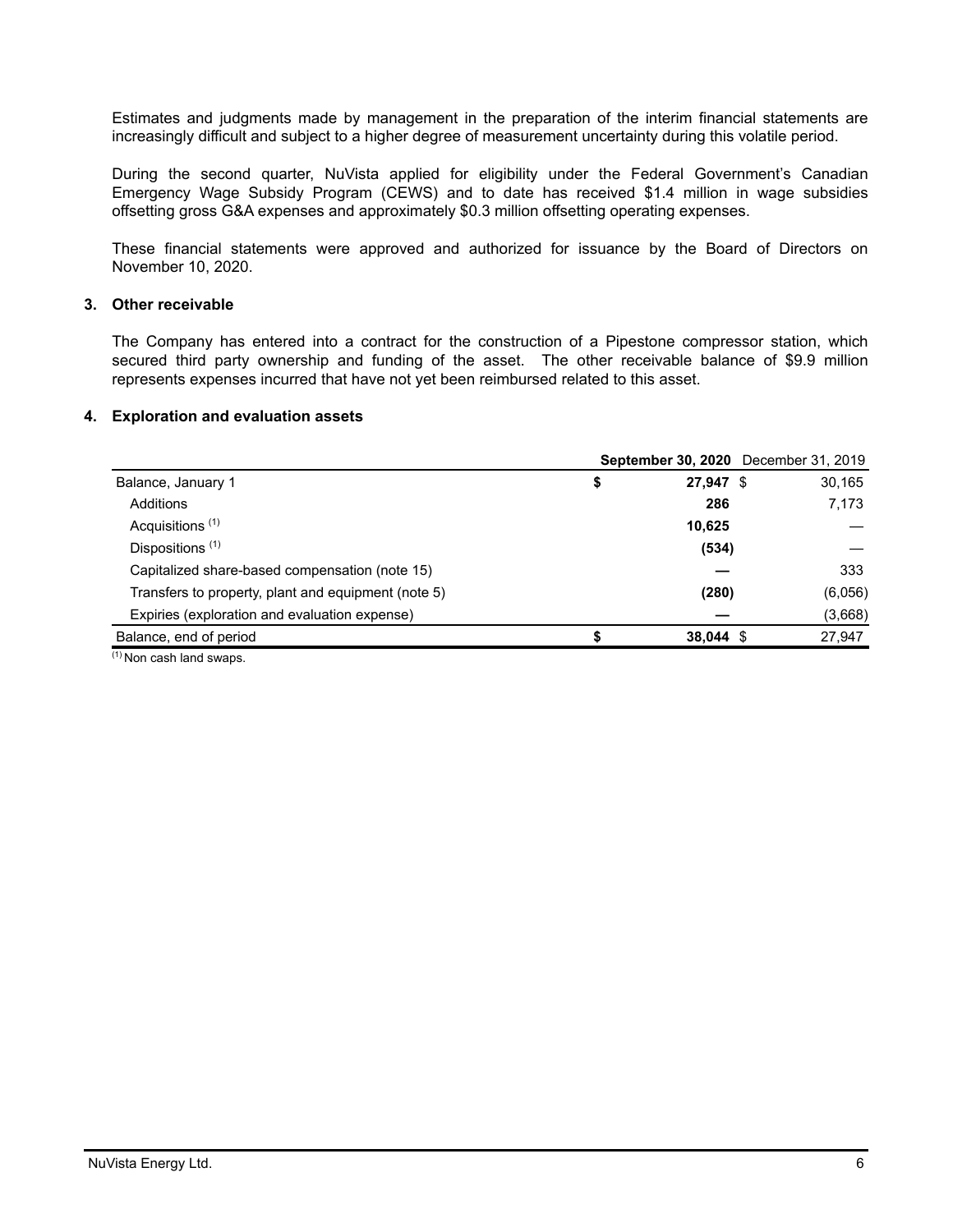# **5. Property, plant and equipment**

|                                                           | September 30, 2020 December 31, 2019 |                |  |                                      |
|-----------------------------------------------------------|--------------------------------------|----------------|--|--------------------------------------|
| Cost                                                      |                                      |                |  |                                      |
| Balance, January 1                                        | \$                                   | $3,119,117$ \$ |  | 2,779,988                            |
| Additions                                                 |                                      | 156,292        |  | 302,808                              |
| Acquisitions <sup>(1)</sup>                               |                                      | 875            |  |                                      |
| Dispositions <sup>(1)</sup>                               |                                      | (15, 142)      |  | (6, 237)                             |
| Capitalized share-based compensation (note 15)            |                                      | 588            |  | 1,471                                |
| Change in asset retirement obligations (note 10)          |                                      | 22,855         |  | 35,031                               |
| Transfers from exploration and evaluation assets (note 4) |                                      | 280            |  | 6,056                                |
| Balance, end of period                                    | \$                                   | 3,284,865 \$   |  | 3,119,117                            |
| <sup>(1)</sup> Non cash land swaps.                       |                                      |                |  |                                      |
|                                                           |                                      |                |  | September 30, 2020 December 31, 2019 |
| Accumulated depletion, depreciation and amortization      |                                      |                |  |                                      |
| Balance, January 1                                        | \$                                   | 1,016,027 \$   |  | 799,862                              |
| Depletion, depreciation and amortization                  |                                      | 129,896        |  | 216,165                              |
| <b>Dispositions</b>                                       |                                      | (2,838)        |  |                                      |
| Impairment                                                |                                      | 886,081        |  |                                      |
| Balance, end of period                                    | \$                                   | 2,029,166 \$   |  | 1,016,027                            |
|                                                           |                                      |                |  |                                      |
|                                                           |                                      |                |  | September 30, 2020 December 31, 2019 |
| <b>Carrying value</b>                                     |                                      |                |  |                                      |
| Balance, January 1                                        | \$                                   | 2,103,090 \$   |  | 1,980,126                            |
| Balance, end of period                                    | \$                                   | 1,255,699 \$   |  | 2,103,090                            |

At September 30, 2020, there were no indicators of impairment or reversal of impairment identified on any of the Company's CGU's within property, plant & equipment and an impairment test was not performed.

At March 31, 2020, there were indicators of impairment identified in NuVista's Wapiti Montney CGU as a result of significant and sustained declines in forward commodity prices for condensate and oil and a reduction in market capitalization, as a result of the negative economic impacts of the COVID-19 pandemic and disputes between major oil producing countries. An impairment test was performed on property, plant and equipment ("PP&E") and right-of-use ("ROU") assets. For the March 31, 2020 test, PP&E and ROU assets were assessed based on the recoverable amount internally estimated using a value in use calculation based on expected future cash flows generated from proved and probable reserves using pre-tax discount rates ranging from 10% to 20%. For the three months ended March 31, 2020, total impairment expense of \$909.3 million was recognized in NuVista's Montney CGU, with \$886.1 million recognized on PP&E and \$23.2 million recognized on ROU assets, which has been included in the depletion, depreciation, amortization and impairment expense. Additional impairment or reversal of impairment taken during the period may occur over the balance of 2020 as commodity prices and foreign exchange rates continue to fluctuate.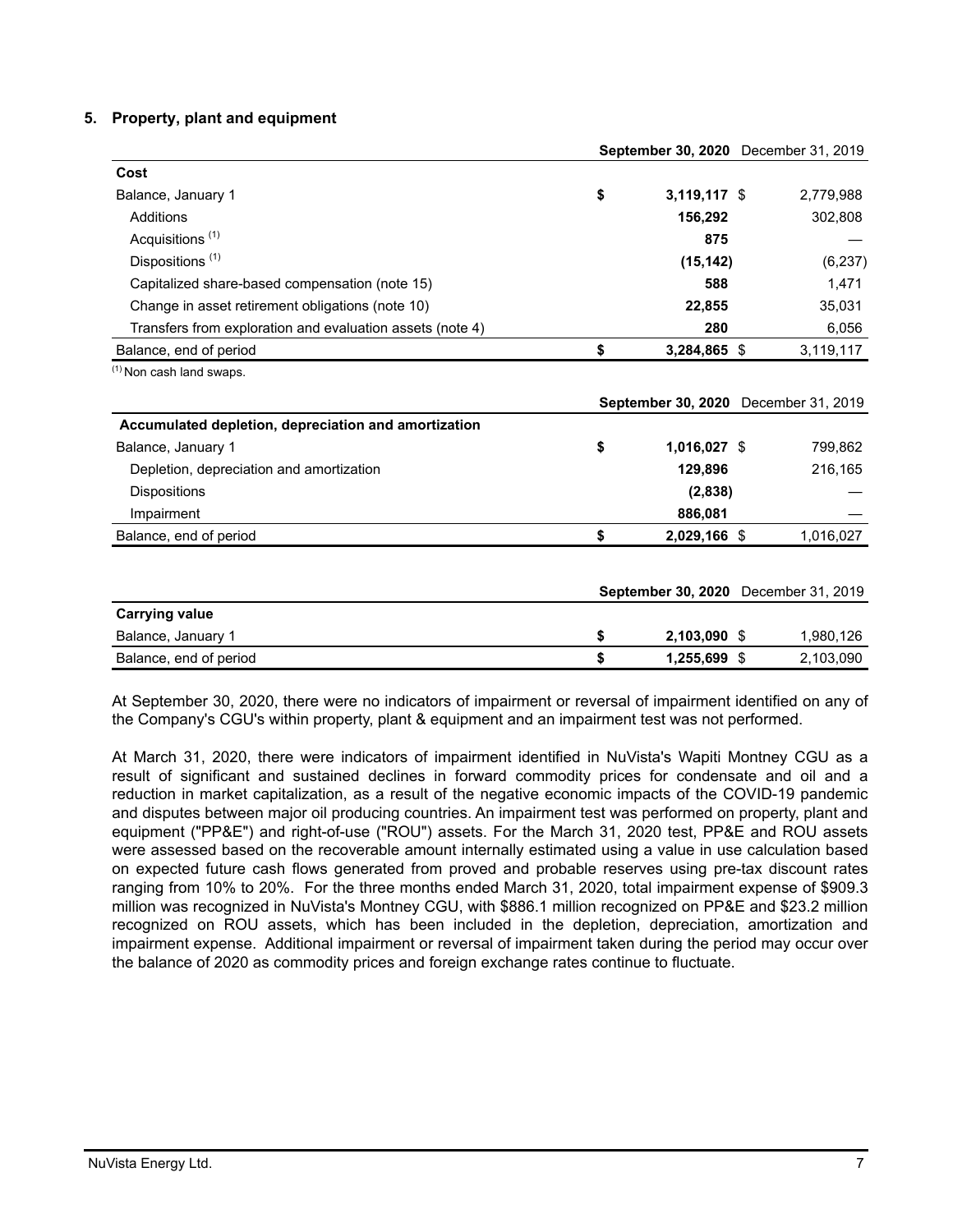# **6. Right-of-use assets**

|                                  |                  |                           |     |                       | September 30 | December 31   |
|----------------------------------|------------------|---------------------------|-----|-----------------------|--------------|---------------|
|                                  | <b>Office</b>    | <b>Gas Transportation</b> |     | <b>Gas Processing</b> | 2020         | 2019          |
|                                  | <b>Leases</b>    | Lease                     |     | Lease                 | Total        | Total         |
| Cost:                            |                  |                           |     |                       |              |               |
| Balance, January 1               | \$<br>$5,481$ \$ | 36,921 \$                 |     | 77,529 \$             | $119,931$ \$ | 5,481         |
| Additions                        |                  |                           |     | 8,827                 | 8,827        | 114,450       |
| Balance, end of period           | \$<br>$5,481$ \$ | 36,921                    | -\$ | 86,356 \$             | 128,758      | \$<br>119,931 |
|                                  |                  |                           |     |                       |              |               |
| <b>Accumulated depreciation:</b> |                  |                           |     |                       |              |               |
| Balance, January 1               | \$<br>793 \$     | 803 \$                    |     | $1,713$ \$            | $3,309$ \$   |               |
| Depreciation                     | 594              | 1,552                     |     | 3,366                 | 5,512        | 3,309         |
| Impairment (note 5)              |                  | 7,487                     |     | 15,711                | 23,198       |               |
| Balance, end of period           | \$<br>$1,387$ \$ | $9,842$ \$                |     | 20,790 \$             | $32,019$ \$  | 3,309         |
|                                  |                  |                           |     |                       |              |               |
| Carrying amount:                 |                  |                           |     |                       |              |               |
| Balance, January 1               | \$<br>4,688 \$   | 36,118 \$                 |     | 75,816 \$             | 116,622 \$   | 5,481         |
| Balance, end of period           | \$<br>$4,094$ \$ | 27,079 \$                 |     | 65,566 \$             | 96,739 \$    | 116,622       |

In accordance with the adoption of IFRS 16 - *Leases*, on January 1, 2019, the Company recognized right-ofuse assets for our head office and field office leases.

During the year ended December 31, 2019, the Company entered into a contract for the construction of the Pipestone South compressor station, which secured third party ownership and funding of the asset. Under the terms of the contract, NuVista was compensated to complete the construction of the asset in exchange for entering into a long term commitment for NuVista operatorship and use of the compressor station. During the third quarter of 2019, the Company recognized right of use assets for a gas processing lease associated with the start up of the Pipestone South compressor, and a gas transportation lease associated with the pipeline that connects the Pipestone South compressor to the SemCAMS Wapiti plant. In the third quarter of 2020, the Company increased the Pipestone South gas processing lease by \$8.8 million to recognize capital expansion costs.

# **7. Long-term debt**

At September 30, 2020, the Company had a \$475 million (December 31, 2019 - \$550 million) extendible revolving term credit facility available from a syndicate of Canadian chartered banks. Borrowing under the credit facility may be made by prime loans, bankers' acceptances and/or US libor advances. These advances bear interest at the bank's prime rate and/or at money market rates plus a borrowing margin. For the nine months ended September 30, 2020, borrowing costs averaged 3.5% (December 31, 2019 – 3.8%). The credit facility is secured by a first floating charge debenture, general assignment of book debts and the Company's condensate and natural gas properties and equipment. The credit facility has a tenor of two years and is subject to an annual review by the lenders, at which time the lenders can extend the revolving period or can request conversion to a one year term loan. During the revolving period, a review of the maximum borrowing amount occurs annually on or before May 31 and semi-annually on or before November 30. During the term period, no principal payments would be required until a year after the revolving period matures on May 31, in the event of a reduction or the credit facility not being renewed.

As at September 30, 2020, the Company had drawn \$393.3 million on its credit facility (December 31, 2019 – \$306.3 million). The credit facility does not contain any financial covenants, but the Company is subject to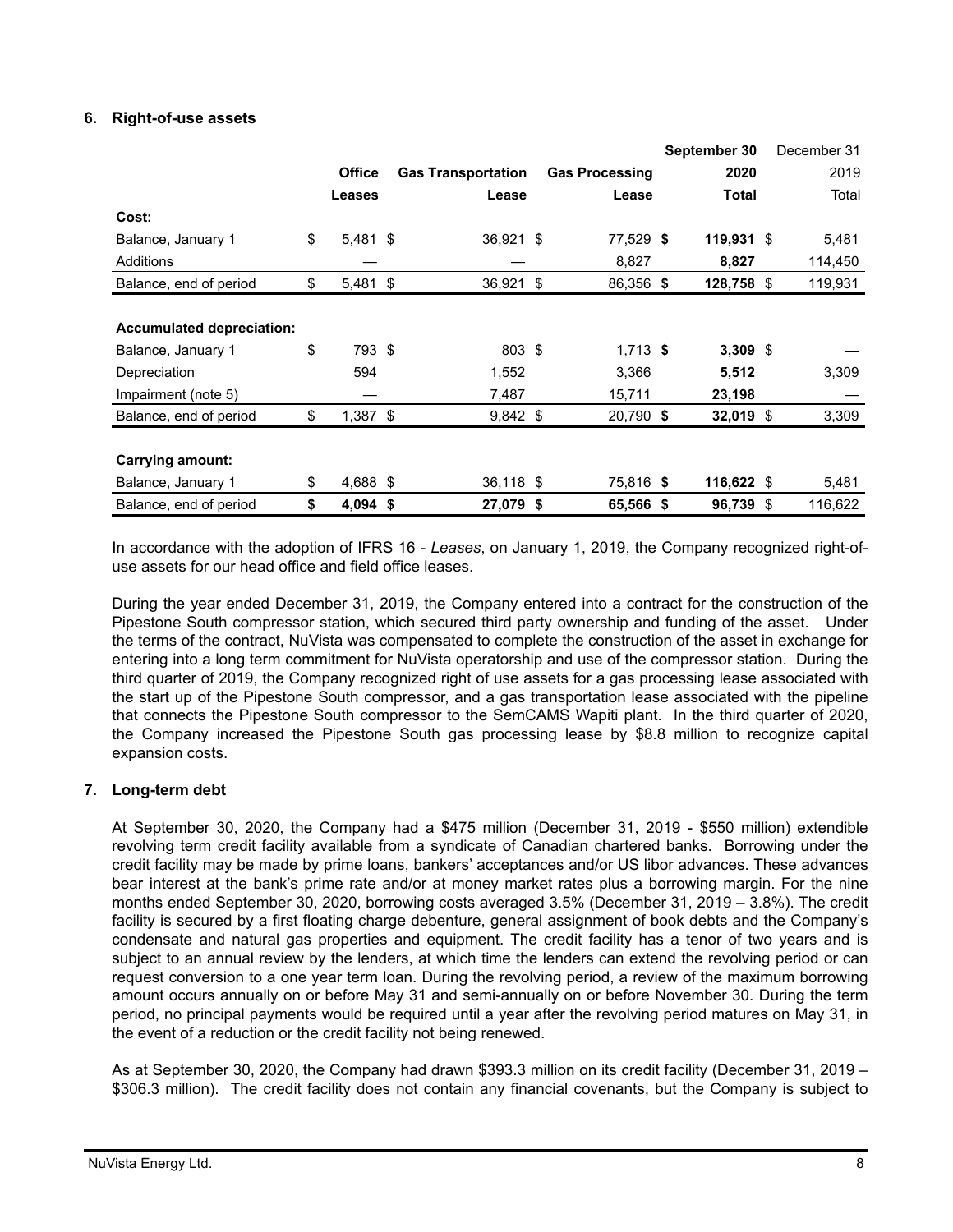various non-financial covenants under its credit facility. These covenants are monitored on a regular basis and as at September 30, 2020, the Company was in compliance with all covenants.

In November 2020, NuVista completed the semi annual review of its borrowing base with its lenders. The credit facility was redetermined from \$475 million to \$440 million. The next annual review is scheduled for on or before May 31, 2021.

During the third quarter, the Company closed a \$40 million unsecured letter of credit facility under Export Development Canada's Account Performance Security Guarantee ("APSG") program. At September 30, 2020 the Company had outstanding letters of credit of \$19.2 million.

# **8. Senior unsecured notes**

On March 2, 2018, the Company issued \$220.0 million aggregate principal amount of 6.50% senior unsecured notes due March 2, 2023 ("2023 Notes"). Interest is payable semi-annually in arrears. The 2023 Notes are fully and unconditionally guaranteed as to the payment of principal and interest, on a senior unsecured basis by the Company. There are no maintenance or financial covenants.

The 2023 Notes are non-callable by the Company prior to March 2, 2020. At any time on or after March 2, 2020, the Company may redeem all or part of the 2023 Notes at the redemption prices set forth in the table below plus any accrued and unpaid interest:

| 12 month period ended: | Percentage |
|------------------------|------------|
| March 2, 2021          | 103.250%   |
| March 2, 2022          | 101.625%   |
| March 2, 2023          | 100.000%   |

If a change of control occurs, each holder of the 2023 Notes will have the right to require the Company to purchase all or any part of that holder's 2023 Notes for an amount in cash equal to 101% of the aggregate principal repurchased plus accrued and unpaid interest.

# **9. Lease Liabilities**

 The Company has the following future commitments associated with its lease obligations relating to office leases, gas processing and gas transportation commitments:

|                                          |    |            | <b>September 30, 2020</b> December 31, 2019 |
|------------------------------------------|----|------------|---------------------------------------------|
| Balance, January 1                       | S  | 119.307 \$ | 5,481                                       |
| Additions <sup>(1)</sup>                 |    | 8,827      | 114,450                                     |
| Lease interest expense                   |    | 7,945      | 3,631                                       |
| Payment of leases                        |    | (9,823)    | (4, 255)                                    |
| Balance, end of period                   |    | 126,256 \$ | 119,307                                     |
| Current portion of lease liabilities     | \$ | $2.948$ \$ | 3.416                                       |
| Non current portion of lease liabilities | S  | 123,308 \$ | 115.891                                     |

 $<sup>(1)</sup>$  The incremental borrowing rate used to determine the lease liabilities for the gas transportation and processing commitments added in</sup> the third quarter of 2019 was 11% and 8%, respectively. The addition of \$8.8M in the third quarter of 2020 increased the incremental borrowing rate on the gas processing lease from 8% to 11%.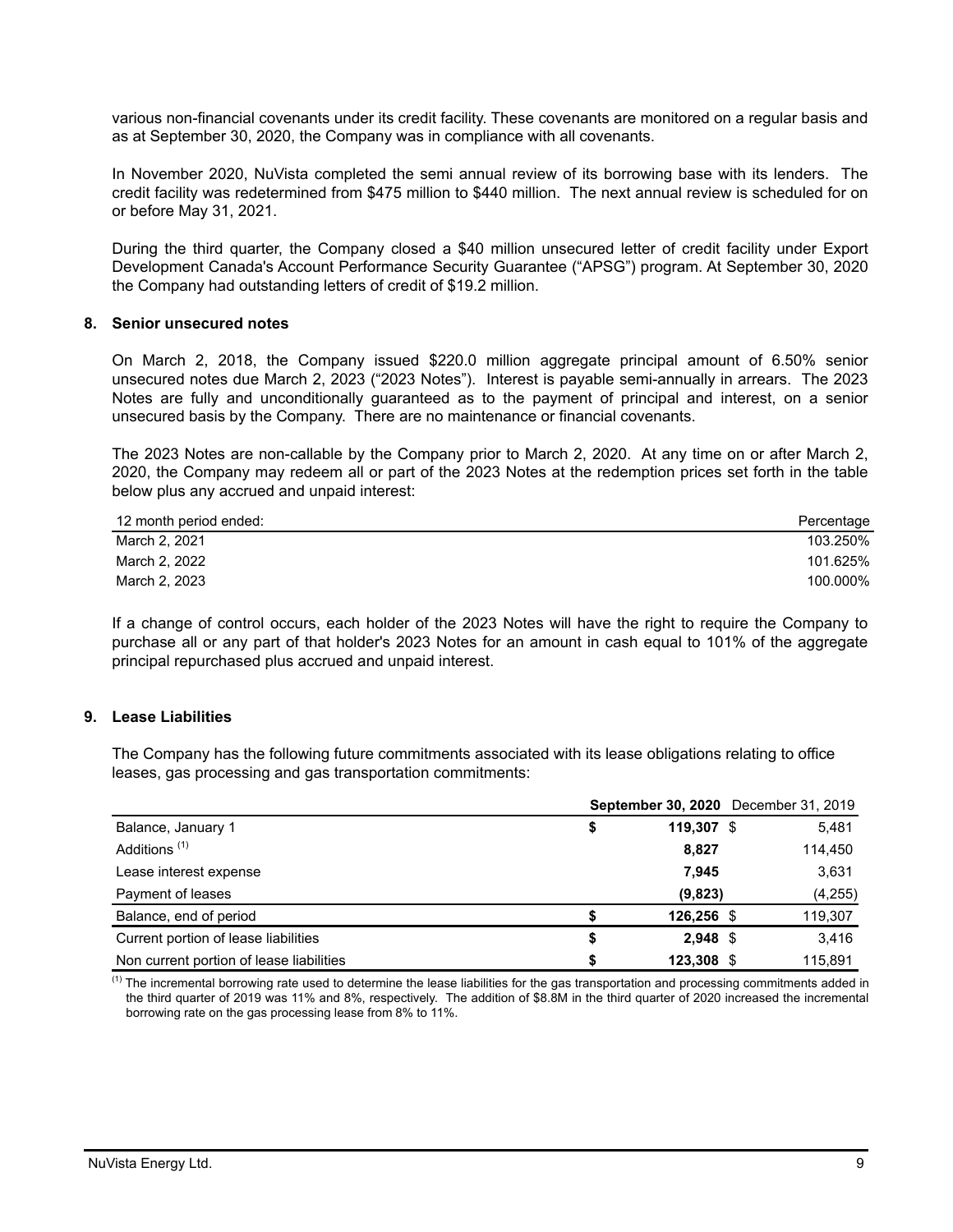The following table details the undiscounted cash flows and contractual maturities of NuVista's lease liabilities:

|                                                                        | September 30, 2020 December 31, 2019 |           |
|------------------------------------------------------------------------|--------------------------------------|-----------|
| Less than 1 year<br>Φ                                                  | $16,275$ \$                          | 13,623    |
| 1-3 years                                                              | 54.320                               | 44,954    |
| 4-5 years                                                              | 34,602                               | 29,093    |
| After 5 years                                                          | 139,203                              | 124,917   |
| Total undiscounted future lease payments                               | 244.400 \$                           | 212,587   |
| Amounts representing lease interest expense over the term of the lease | (118, 144)                           | (93, 280) |
| Present value of net lease payments                                    | 126,256 \$                           | 119,307   |

In the third quarter of 2020, the Company increased the lease liability for the Pipestone South compressor by \$8.8 million to recognize capital expansion costs, resulting in an increase to the lease liability.

## **10. Asset retirement obligations**

|                                         | <b>September 30, 2020</b> | December 31, 2019 |           |
|-----------------------------------------|---------------------------|-------------------|-----------|
| Balance, January 1                      | \$                        | $124,533$ \$      | 102,703   |
| Accretion expense                       |                           | 1,079             | 2,070     |
| Liabilities incurred                    |                           | 3,063             | 3,831     |
| Liabilities disposed                    |                           | (584)             | (888)     |
| Change in estimates                     |                           | 6,848             | 36,194    |
| Change in discount rate                 |                           | 12.944            | (4,994)   |
| Liabilities settled                     |                           | (10, 356)         | (14, 383) |
| Balance, end of period                  |                           | 137,527 \$        | 124,533   |
| Expected to be incurred within one year | \$                        | 6,400 $$$         | 11,575    |
| Expected to be incurred beyond one year |                           | 131,127 \$        | 112,958   |

The Company's asset retirement obligations are based on estimated costs to reclaim and abandon ownership interests in condensate and natural gas assets including well sites, gathering systems and processing facilities. At September 30, 2020, the estimated total undiscounted, uninflated amount of cash flows required to settle the asset retirement obligations is \$133.0 million (December 31, 2019 – \$133.8 million), of which 40% is estimated to be incurred within the next 10 years. The Bank of Canada's long-term risk-free bond rate of 1.1% (December 31, 2019 – 1.8%) and an inflation rate of 1.3% (December 31, 2019 – 1.4%) were used to calculate the net present value of the asset retirement obligations. The increase in the ARO liability is due primarily to changes in the discount rate and increases in abandonment cost estimates for certain wells in our non core northwest Alberta area, offset by liabilities settled through the yearly abandonment program, with the majority of liabilities in 2020 settled in the first quarter.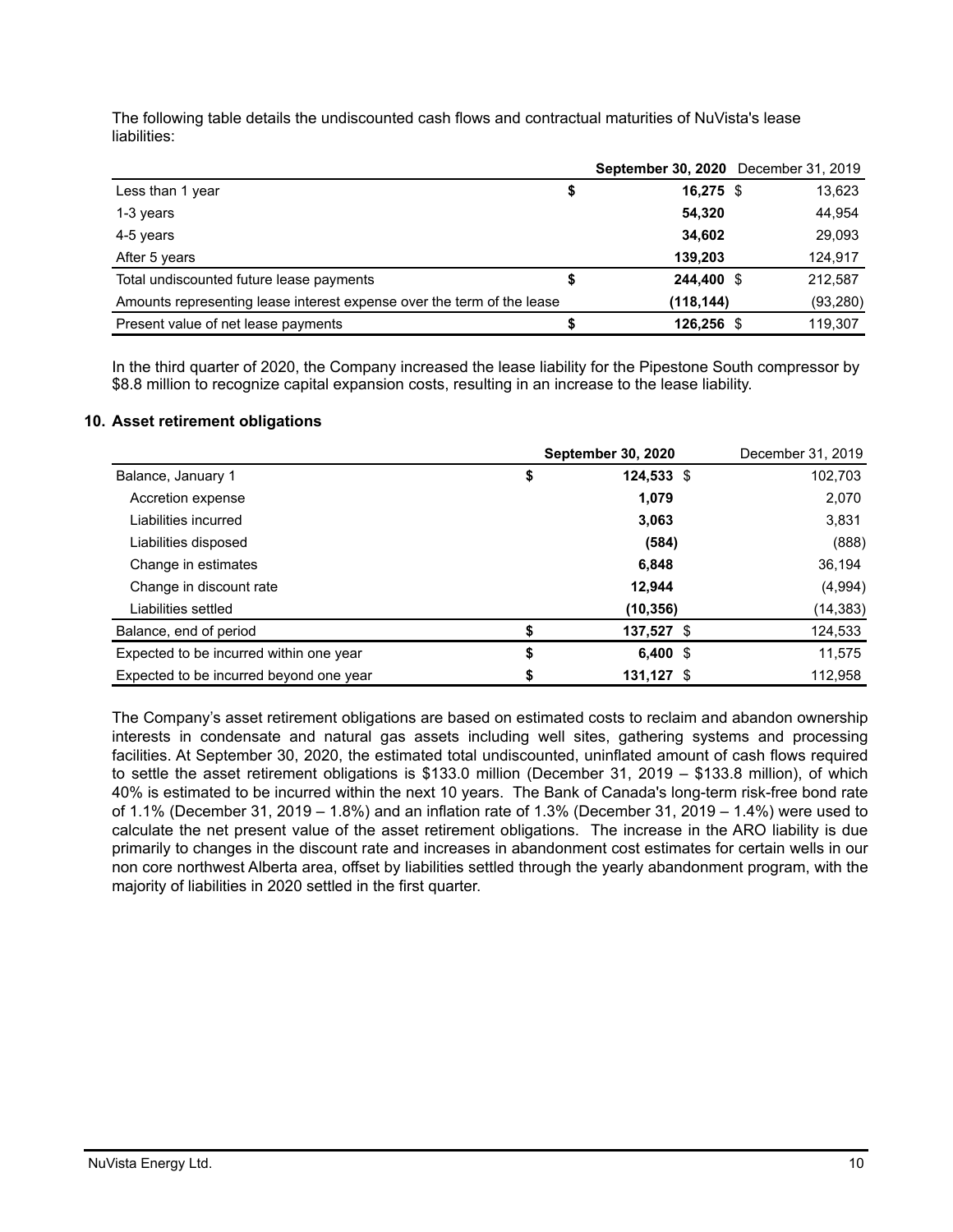# **11. Share capital**

Common shares

|                                                                 |               | <b>September 30, 2020</b> |                | December 31, 2019 |
|-----------------------------------------------------------------|---------------|---------------------------|----------------|-------------------|
|                                                                 | <b>Number</b> | Amount                    | Number         | Amount            |
| Balance, January 1                                              |               | 225,591,725 \$ 1,218,264  | 225,306,055 \$ | 1.216.067         |
| Issued for cash on exercise of stock options                    |               |                           | 10.600         | 45                |
| Contributed surplus transferred on exercise of stock<br>options |               |                           |                | 15                |
| Conversion of restricted share awards                           | 134.823       | 1.280                     | 274.009        | 2.129             |
| Conversion of performance share awards                          |               |                           | 1.061          | 8                 |
| Balance, end of period                                          |               | 225,726,548 \$1,219,544   | 225,591,725    | 1.218.264<br>S.   |

#### **12. Loss per share**

The following table summarizes the weighted average common shares used in calculating net loss per share:

|                                            |         | Three months ended<br>September 30 | Nine months ended<br>September 30 |         |  |  |  |
|--------------------------------------------|---------|------------------------------------|-----------------------------------|---------|--|--|--|
| (thousands of shares)                      | 2020    | 2019                               | 2020                              | 2019    |  |  |  |
| Weighted average common shares outstanding |         |                                    |                                   |         |  |  |  |
| Basic                                      | 225.719 | 225,474                            | 225.655                           | 225,400 |  |  |  |
| Diluted                                    | 225.719 | 225,474                            | 225.655                           | 225,400 |  |  |  |

For the nine months ended September 30, 2020, share awards are determined to be anti-dilutive.

#### **13. Petroleum and natural gas revenues**

NuVista produces natural gas, condensate, oil and NGLs from its assets in the Wapiti Montney area of Alberta. The Company sells its production pursuant to fixed-price or variable-price physical delivery contracts. The transaction price for variable-price contracts is based on benchmark commodity price, adjusted for quality, location or other factors whereby each component of the pricing formula can be either fixed or variable, depending on the contract terms. Under the contracts, NuVista is required to deliver fixed or variable volumes of commodity to the contract counterparty.

Petroleum and natural gas revenue is recognized when NuVista gives up control of the unit of production at the delivery point agreed to under the terms of the contract. The amount of production revenue recognized is based on the agreed transaction price and the volumes delivered. Any variability in the transaction price relates specifically to NuVista's efforts to transfer production and therefore the resulting revenue is allocated to the production delivered in the period to which the variability relates. NuVista does not have any factors considered to be constraining in the recognition of revenue with variable pricing factors.

NuVista enters into contracts with customers with terms ranging from one month to seven years.

Under its contracts with customers, NuVista is required to deliver volumes of natural gas, condensate, oil and NGLs to agreed upon locations where control over the delivered volumes is transferred to the customer. In instances where the third party marketer takes title of NuVista's product but uses NuVista's pipeline contract to deliver the product to the end customer, a portion of the natural gas revenue is recognized as natural gas price diversification revenue. Revenue is recognized when control of each unit of product is transferred to the customer with revenue due on the 25th day of the month following delivery.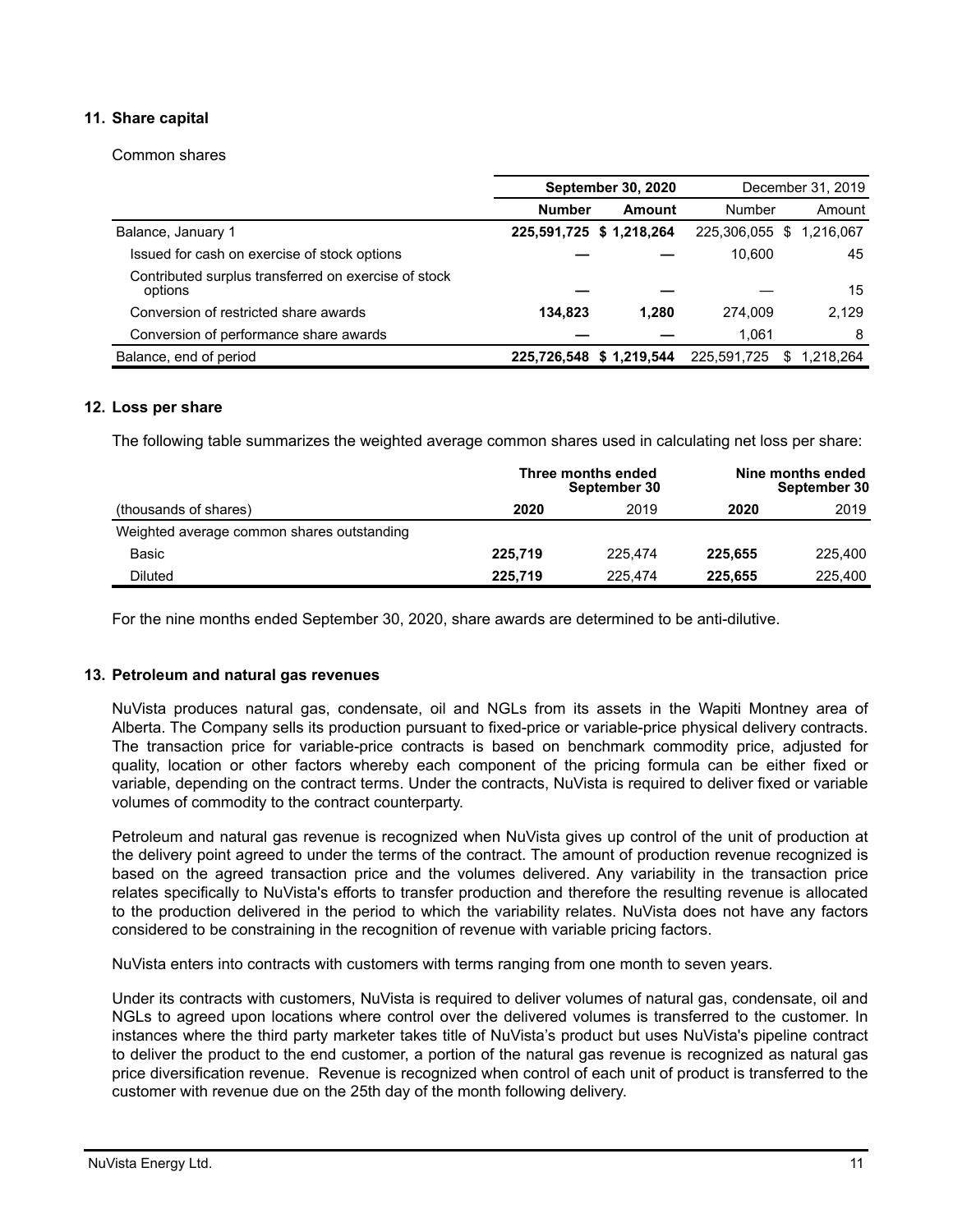NuVista's customers are primarily oil and natural gas marketers and partners in joint operations in the oil and natural gas industry. Concentration of credit risk is mitigated by marketing production to several oil and natural gas marketers under customary industry and payment terms. NuVista reviews the credit worthiness and obtains certain financial assurances from customers prior to entering sales contracts. The financial strength of the Company's customers is reviewed on a routine basis.

**Three months ended September 30 Nine months ended September 30 2020** 2019 **2020** 2019 Natural gas revenue (1) **\$ 36,634** \$ 38,150 **\$ 112,275** \$ 133,715 Condensate & oil revenue (2) **62,287** 96,372 **171,698** 269,386 NGL revenue (3) **6,787** 4,249 **16,287** 19,106 Total petroleum and natural gas revenue **\$ 105,708** \$ 138,771 **\$ 300,260** \$ 422,207

The following table summarizes petroleum and natural gas revenue by product:

<sup>(1)</sup> Natural gas revenue includes price risk management gains and losses on physical delivery sale contracts. For the three and nine months ended September 30, 2020, our physical delivery sales contracts resulted in losses of \$4.5 million and \$7.7 million (2019 – \$3.5 million gain and \$5.3 million gain).

<sup>(2)</sup> Effective January 1, 2020, pipeline tariffs of \$7.3 million and \$21.9 million for the three and nine months ended September 30, 2020 previously reported net of the selling price have been included within condensate, oil and NGL revenue. Prior year comparatives for the three and nine months ended September 30, 2019 have been corrected in the amount of \$6.0 million and \$17.6 million.

(3) Includes butane, propane, ethane and an immaterial amount of sulphur revenue.

#### A breakdown of natural gas revenue is as follows:

|                                                        |        | Three months ended | September 30 | Nine months ended<br>September 30 |         |  |  |
|--------------------------------------------------------|--------|--------------------|--------------|-----------------------------------|---------|--|--|
|                                                        |        | 2020               | 2019         | 2020                              | 2019    |  |  |
| Natural gas revenue - AECO reference price (1)         | œ<br>⊅ | 36,670 \$          | 16,857 \$    | 105.221<br>- \$                   | 63,192  |  |  |
| Heat/value adjustment <sup>(2)</sup>                   |        | 2,716              | 1.748        | 8.067                             | 5,841   |  |  |
| Transportation revenue (3)                             |        | 6,735              | 7.065        | 20.734                            | 21,587  |  |  |
| Natural gas market diversification revenue             |        | (4,977)            | 9,009        | (14, 057)                         | 37,828  |  |  |
| AECO physical delivery price risk management gains (4) |        | (4, 510)           | 3,471        | (7,690)                           | 5,267   |  |  |
| Total natural gas revenue                              |        | $36,634$ \$        | 38,150 \$    | $112.275$ \$                      | 133,715 |  |  |

(1) Quarter average AECO 7A monthly index.

(2) Based on NuVista's historical adjustment of 9-10%.

 $^{(3)}$  Cost of gas transportation from the transfer of custody sales point to the final sales point.

<sup>(4)</sup> Excludes price risk management realized and unrealized gains and losses on financial derivative commodity contracts but includes gains and losses on physical sale contracts.

Included in the accounts receivable at September 30, 2020 is \$33.2 million (December 31, 2019 - \$55.0 million) of accrued petroleum and natural gas revenue related to deliveries for periods prior to the reporting date. There were no significant adjustments for prior period accrued petroleum and natural gas revenue reflected in the Company's current period.

#### **14. Capital management**

The Company manages its capital structure and makes adjustments to it in response to changes in economic conditions and the risk characteristics of the underlying assets. NuVista is able to change its capital structure by issuing new shares, new debt, or changing capital expenditures relative to adjusted funds flow.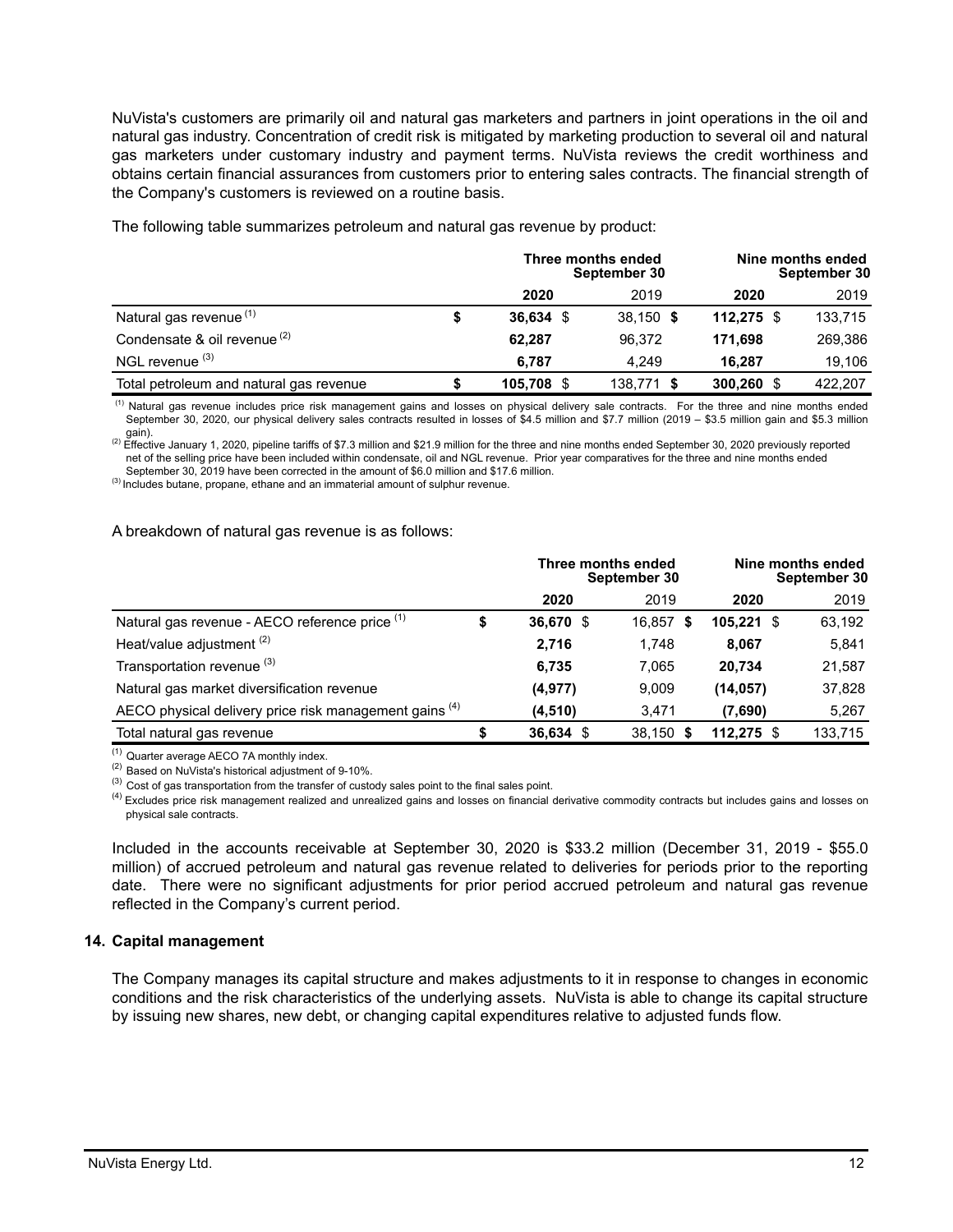NuVista's long term strategy is to maintain a net debt to annualized current quarter adjusted funds flow ratio of approximately 1.5 times. The actual ratio may fluctuate on a quarterly basis above or below targeted levels due to a number of factors including facility outages, commodity prices and the timing of acquisitions and dispositions. At September 30, 2020, the Company's net debt was 3.8 times its annualized current quarter adjusted funds flow.

# *Adjusted funds flow*

NuVista considers adjusted funds flow to be a key measure that provides a more complete understanding of the Company's ability to generate cash flow necessary to finance capital expenditures, expenditures on asset retirement obligations, and meet its financial obligations. NuVista has calculated adjusted funds flow based on cash flow provided by operating activities, excluding changes in non-cash working capital, asset retirement expenditures and environmental remediation recovery, as management believes the timing of collection, payment, and occurrence is variable and by excluding them from the calculation, management is able to provide a more meaningful performance measure of NuVista's operations on a continuing basis. More specifically, expenditures on asset retirement obligations may vary from period to period depending on the Company's capital programs and the maturity of its operating areas, while environmental remediation recovery relates to an incident that management doesn't expect to occur on a regular basis. The settlement of asset retirement obligations is managed through NuVista's capital budgeting process which considers its available adjusted funds flow.

A reconciliation of adjusted funds flow is presented in the following table:

|                                       |             | Three months ended<br>September 30 | Nine months ended<br>September 30 |         |  |  |  |
|---------------------------------------|-------------|------------------------------------|-----------------------------------|---------|--|--|--|
|                                       | 2020        | 2019                               | 2020                              | 2019    |  |  |  |
| Cash provided by operating activities | $36,581$ \$ | 48,998 \$                          | 102,481<br>- \$                   | 183,535 |  |  |  |
| Asset retirement expenditures         | 382         | 556                                | 10.356                            | 13,671  |  |  |  |
| Change in non-cash working capital    | 4.521       | 10.245                             | (5,370)                           | (1,434) |  |  |  |
| Adjusted funds flow (1)               | 41,484 \$   | 59.799<br>- S                      | 107.467                           | 195,772 |  |  |  |

(1) Adjusted funds flow as presented does not have any standardized meaning prescribed by IFRS and therefore it may not be comparable with the calculation of similar measures of other entities.

# *Net debt and total capitalization*

Net debt is used by management to provide a more complete understanding of the Company's capital structure and provides a key measure to assess the Company's liquidity. NuVista has calculated net debt based on cash and cash equivalents, accounts receivable and prepaid expenses, other receivable, accounts payable and accrued liabilities, long term debt (credit facility) and senior unsecured notes. Total market capitalization and net debt to annualized current quarter adjusted funds flow are used by management and the Company's investors in analyzing the Company's balance sheet strength and liquidity.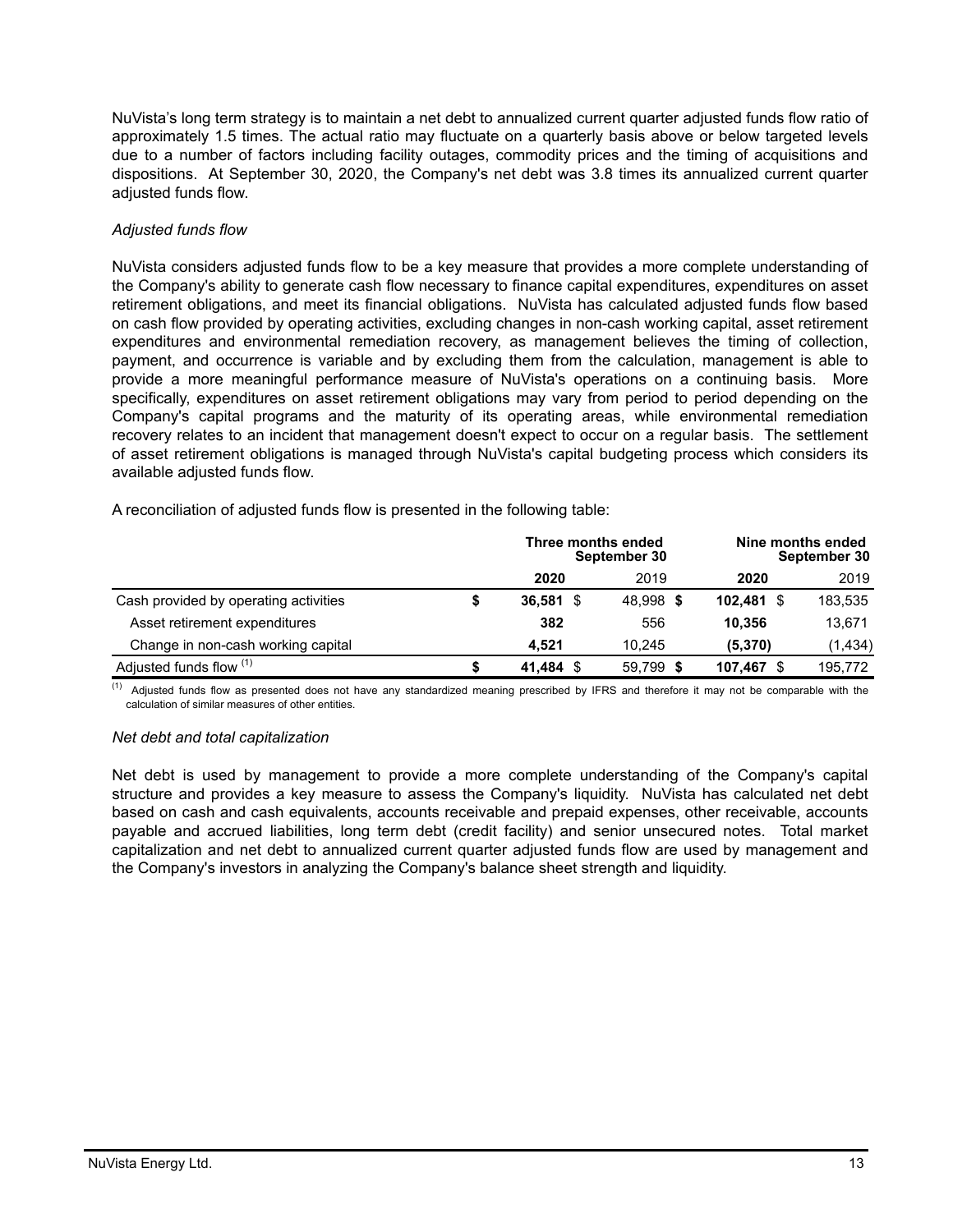The following is a summary of total market capitalization, net debt, annualized current quarter adjusted funds flow, and net debt to annualized current quarter adjusted funds flow:

|                                                                     | <b>September 30, 2020</b> | December 31, 2019 |
|---------------------------------------------------------------------|---------------------------|-------------------|
| Basic common shares outstanding                                     | 225,727                   | 225,592           |
| Share price <sup>(1)</sup>                                          | 0.63                      | 3.19              |
| Total market capitalization                                         | 142,208                   | 719,638           |
| Cash and cash equivalents, accounts receivable and prepaid expenses | (53, 215)                 | (62, 772)         |
| Other receivable                                                    | (9,938)                   | (10, 301)         |
| Accounts payable and accrued liabilities                            | 75.218                    | 110,144           |
| Long-term debt (credit facility)                                    | 393,270                   | 306,274           |
| Senior unsecured notes                                              | 217,526                   | 216,771           |
| <b>Other liabilities</b>                                            | 463                       | 1,859             |
| Net debt $(2)$                                                      | 623,324                   | 561,975           |
| Annualized current quarter adjusted funds flow                      | 165,936                   | 280,320           |
| Net debt to annualized current quarter adjusted funds flow          | 3.8                       | 2.0               |

(1) Represents the closing share price on the Toronto Stock Exchange on the last trading day of the period.

<sup>(2)</sup> Net debt as presented does not have any standardized meaning prescribed by IFRS and therefore it may not be comparable with the calculation of similar measures of other entities.

The net debt to annualized current quarter adjusted funds flow ratio represents the time period in years it would take to pay off the net debt if no further capital expenditures were incurred and if adjusted funds flow remained consistent.

# **15. Share-based compensation**

#### Stock options

The Company has established a stock option plan whereby officers, directors and employees may be granted options to purchase common shares. Options granted vest at the rate of 1/3 per year and expire 2.5 years after the vesting date. The maximum number of stock options currently outstanding and available to be issued as at September 30, 2020 is 9.3 million. The following continuity table summarizes the stock option activity:

|                                                  |              | <b>September 30, 2020</b>                     |                      | December 31, 2019                     |  |  |
|--------------------------------------------------|--------------|-----------------------------------------------|----------------------|---------------------------------------|--|--|
|                                                  | Number of    | Weighted<br>average<br>options exercise price | Number of<br>options | Weighted<br>average<br>exercise price |  |  |
| Balance, January 1                               | 7,726,300 \$ | 5.76                                          | 6,859,491 \$         | 6.78                                  |  |  |
| Granted                                          | 681,425      | 0.79                                          | 1,796,148            | 3.01                                  |  |  |
| Exercised                                        |              |                                               | (10,600)             | 4.25                                  |  |  |
| Forfeited                                        | (132, 959)   | 4.41                                          | (151, 884)           | 6.81                                  |  |  |
| Expired                                          | (797,556)    | 6.81                                          | (766,855)            | 8.28                                  |  |  |
| Balance, end of period                           | 7,477,210 \$ | 5.22                                          | 7,726,300 \$         | 5.76                                  |  |  |
| Weighted average share price on date of exercise | \$           |                                               | 10.600 \$            | 4.95                                  |  |  |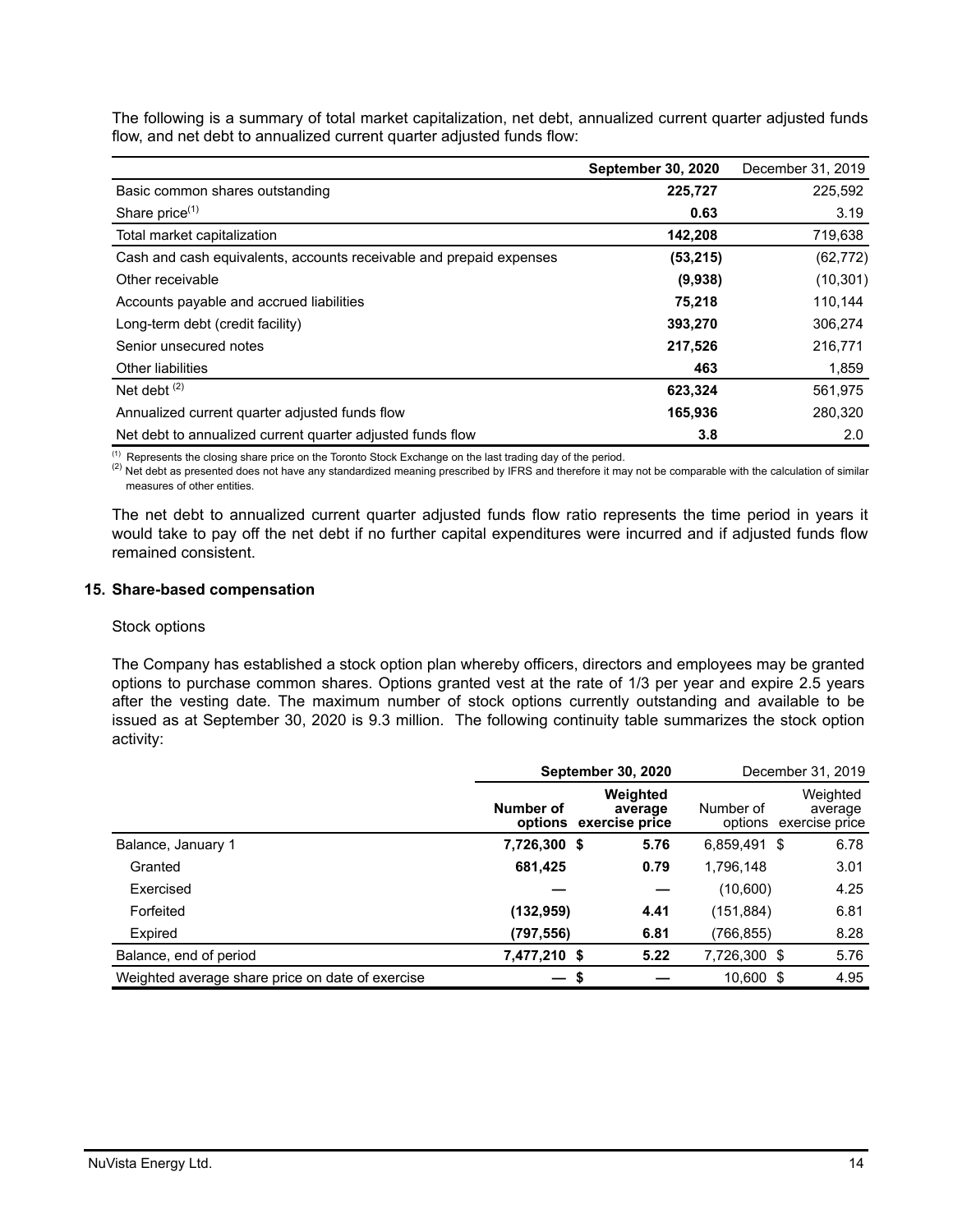The following table summarizes stock options outstanding and exercisable under the plan at September 30, 2020:

|                         |                                     | Options outstanding                                  | Options exercisable                   |                                     |                                       |  |  |
|-------------------------|-------------------------------------|------------------------------------------------------|---------------------------------------|-------------------------------------|---------------------------------------|--|--|
| Range of exercise price | Number of<br>options<br>outstanding | Weighted<br>average<br>remaining<br>contractual life | Weighted<br>average<br>exercise price | Number of<br>options<br>exercisable | Weighted<br>average<br>exercise price |  |  |
| \$0.79 to \$4.99        | 4,213,087                           | 3.1 <sup>5</sup>                                     | 3.26                                  | 1.049.272 \$                        | 4.15                                  |  |  |
| \$5.00 to \$9.43        | 3.264.123                           | 1.3                                                  | 7.75                                  | 2.841.057                           | 7.58                                  |  |  |
| \$0.79 to \$9.43        | 7,477,210                           | 2.3 <sup>5</sup>                                     | 5.22                                  | 3,890,329 \$                        | 6.66                                  |  |  |

The Company uses the fair value based method for the determination of the share-based compensation costs. The fair value of each option granted during the year was estimated on the date of grant using the Black-Scholes option pricing model.

The weighted average fair value and weighted average assumptions used to fair value the options are as follows:

|                                          | <b>September 30, 2020</b> | December 31, 2019 |
|------------------------------------------|---------------------------|-------------------|
| Risk-free interest rate (%)              | 0.32                      | 1.51              |
| Expected volatility (%)                  | 75                        | 51                |
| Expected life (years)                    | 4.5                       | 4.5               |
| Forfeiture rate (%)                      | 10                        | 11                |
| Fair value at grant date (\$ per option) | 0.45                      | 1.29              |

#### Share award incentive plan

The Company has a Share Award Incentive Plan ("the Plan") for employees and officers consisting of Restricted Share Awards ("RSA") and Performance Share Awards ("PSA"). The maximum number of common shares reserved for issuance under the Plan is 3,750,000 of which 2,407,729 remain to be issued.

#### *Restricted share awards*

The Company has a RSA plan for employees and officers which entitle the employee to receive one common share for each RSA granted upon vesting. RSA grants vest within three years from the date of grant. Life to date, all RSA grants have had a two year vesting period.

The fair value of RSAs is determined based on the weighted average trading price of the five days preceding the grant date. This fair value is recognized as share-based compensation expense over the vesting period with a corresponding increase to contributed surplus. The amount of the compensation expense is reduced by an estimated forfeiture rate determined at the date of the grant and updated each period. Upon vesting of the RSAs and settlement in common shares, the previously recognized value in contributed surplus will be recorded as an increase to share capital.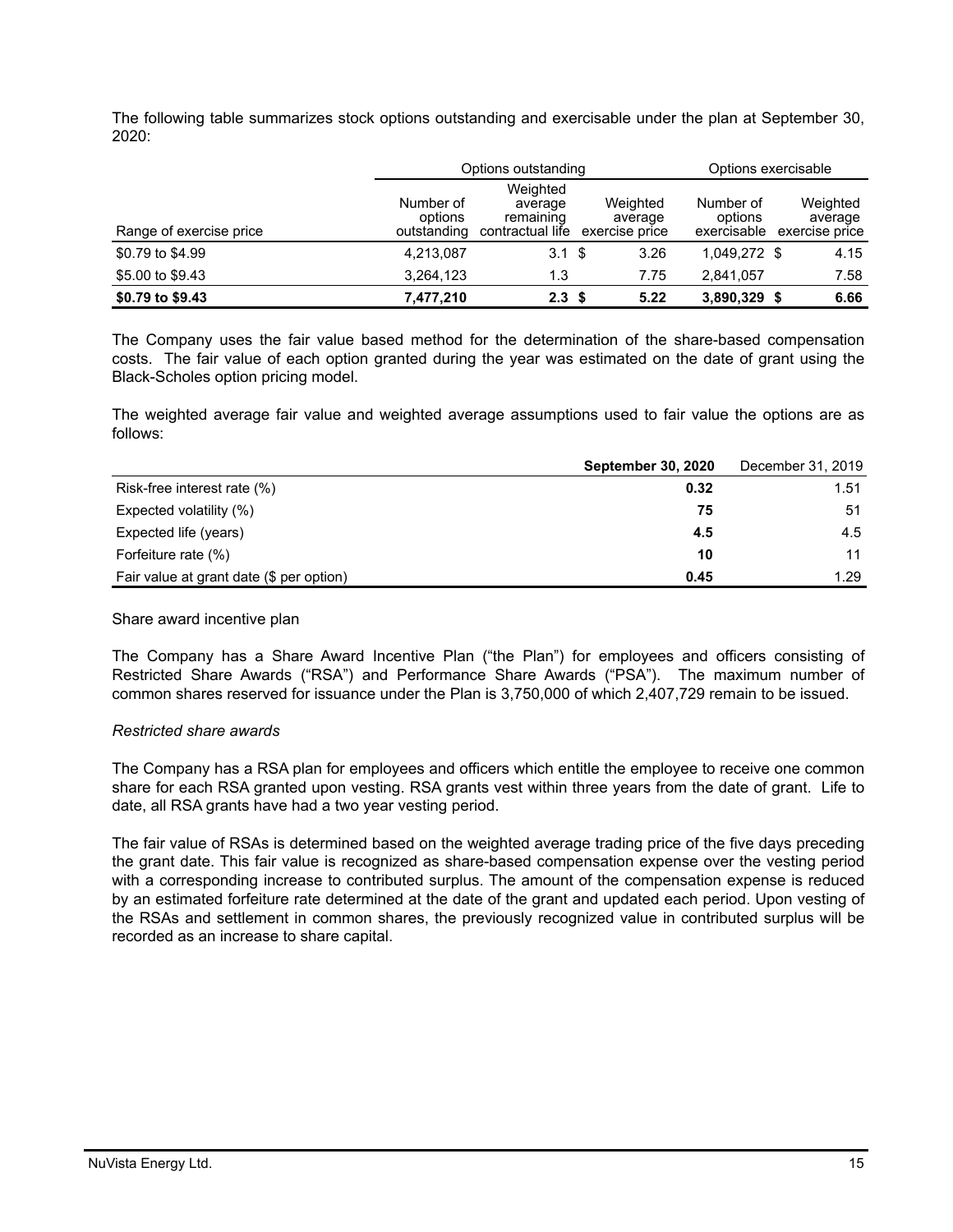The following table summarizes the change in the number of RSAs:

|                        | <b>September 30, 2020</b> December 31, 2019 |           |
|------------------------|---------------------------------------------|-----------|
| Balance, January 1     | 965.075                                     | 538,520   |
| Settled                | (134, 823)                                  | (274,009) |
| Granted                | 596,726                                     | 722,709   |
| Forfeited              | (40, 631)                                   | (22, 145) |
| Balance, end of period | 1,386,347                                   | 965,075   |

#### *Performance share awards*

The Company has a PSA plan for employees and officers. Each PSA entitles the holder to be issued the number of common shares designated in the performance award, multiplied by a payout multiplier ranging from 0 to 2.0x. The payout multiplier for performance-based awards will be determined by our Board based on an assessment of the Company's achievement of predefined corporate performance measures in respect of the applicable period. PSA grants vest three years from the date of grant.

The fair value of PSAs is determined based on the weighted average trading price of the five days preceding the grant date. This fair value is recognized as share-based compensation expense over the vesting period with a corresponding increase to contributed surplus. The amount of the compensation expense is reduced by an estimated forfeiture rate determined at the date of the grant and updated each period. Upon vesting of the PSAs and settlement in common shares, the previously recognized value in contributed surplus will be recorded as an increase to share capital.

The following table summarizes the change in the number of PSAs:

|                        | <b>September 30, 2020</b> December 31, 2019 |           |
|------------------------|---------------------------------------------|-----------|
| Balance, January 1     | 1,043,923                                   | 279.429   |
| Settled                |                                             | (1,061)   |
| Granted                | 999,158                                     | 773.842   |
| Forfeited              | (53.223)                                    | (8, 287)  |
| Balance, end of period | 1,989,858                                   | 1,043,923 |

# *Director deferred share units*

The Company has a director deferred share unit ("DSU") incentive plan. Each DSU entitles participants to receive cash equal to the trading price of the equivalent number of shares of the Company. All DSUs granted vest and become payable upon retirement of the director.

The compensation expense was calculated using the fair value method based on the trading price of the Company's shares at the end of each reporting period. The following table summarizes the change in the number of DSUs:

|                        | <b>September 30, 2020</b> December 31, 2019 |         |
|------------------------|---------------------------------------------|---------|
| Balance, January 1     | 582.594                                     | 338.427 |
| Granted                | 140.000                                     | 244.167 |
| Balance, end of period | 722.594                                     | 582,594 |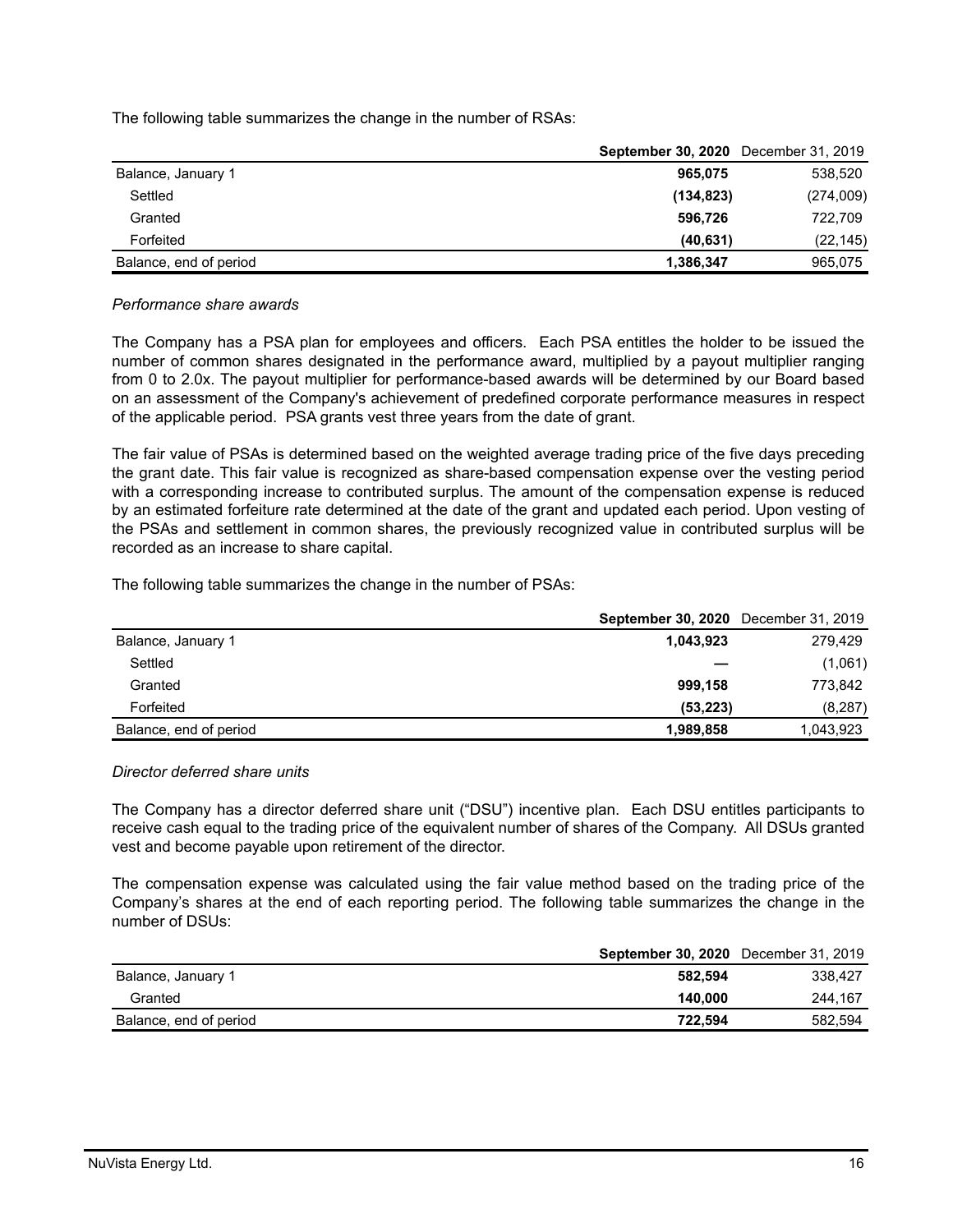The following table summarizes the change in compensation liability relating to DSUs:

|                                            |            | <b>September 30, 2020</b> December 31, 2019 |
|--------------------------------------------|------------|---------------------------------------------|
| Balance, January 1                         | $1.859$ \$ | 1.381                                       |
| Change in accrued compensation liabilities | (1.396)    | 478                                         |
| Balance, end of period                     | 463 \$     | 1.859                                       |

Compensation liability resulting from DSUs granted in the nine months ended September 30, 2020, decreased primarily due to a decrease in the closing share price used to value the liability at the end of the period, from \$3.19 at December 31, 2019 to \$0.63 at September 30, 2020.

The following table summarizes share-based compensation relating to stock options, DSUs, RSAs and PSAs:

|                                              |                         |            |     |            |   |            |                  |                         | Three months ended September 30 |            |            |       |
|----------------------------------------------|-------------------------|------------|-----|------------|---|------------|------------------|-------------------------|---------------------------------|------------|------------|-------|
|                                              |                         |            |     |            |   |            | 2020             |                         |                                 |            |            | 2019  |
|                                              | <b>Stock</b><br>options | <b>DSU</b> |     | <b>RSA</b> |   | <b>PSA</b> | Total            | <b>Stock</b><br>options | <b>DSU</b>                      | <b>RSA</b> | <b>PSA</b> | Total |
| Non cash share-based<br>compensation         | \$<br>519 \$            |            | - S | 298S       |   |            | 300 \$ 1,117 \$  | $916 \text{ } $$        | \$<br>$\qquad \qquad =$         | 373 \$     | 172S       | 1.461 |
| Cash share-based<br>compensation             |                         | (94)       |     |            |   |            | (94)             |                         | (1)                             |            |            | (1)   |
| Total share-based<br>compensation            | \$<br>519S              | $(94)$ \$  |     | 298S       |   |            | 300 \$ 1,023 \$  | $916 \text{ }$ \$       | $(1)$ \$                        | $373.$ \$  | 172S       | 1,460 |
| Net capitalized share-<br>based compensation | \$<br>54 \$             |            | S   | 39         | S | 35S        | 128 <sup>°</sup> | 288 \$                  |                                 | 107S       | 51 S       | 446   |

|                                         |    |                         |                                    |            |                       | 2020     |                         |            |            |            | 2019                                           |
|-----------------------------------------|----|-------------------------|------------------------------------|------------|-----------------------|----------|-------------------------|------------|------------|------------|------------------------------------------------|
|                                         |    | <b>Stock</b><br>options | <b>DSU</b>                         | <b>RSA</b> | <b>PSA</b>            | Total    | <b>Stock</b><br>options | <b>DSU</b> | <b>RSA</b> | <b>PSA</b> | Total                                          |
| Non cash share-based<br>compensation    | S  | $2,022$ \$              |                                    |            | $-$ \$1,111 \$ 874 \$ | 4,007    | $$2,865$ \$             |            |            |            | $-$ \$1,087 \$420 \$4,372                      |
| Cash share-based<br>compensation        |    |                         | (1, 396)                           |            |                       | (1, 396) |                         | (243)      |            |            | (243)                                          |
| Total share-based<br>compensation       | \$ |                         | 2,022 \$ (1,396) \$1,111 \$ 874 \$ |            |                       |          |                         |            |            |            | 2,611 \$ 2,865 \$ (243) \$1,087 \$ 420 \$4,129 |
| Capitalized share-based<br>compensation | S  | 324S                    |                                    | 128S       | 136S                  | 588 \$   | $925$ \$                |            | \$         |            | 322 \$ 124 \$ 1.371                            |

During both the nine months ended September 30, 2020 and September 30, 2019, there were no cash settled DSUs.

## **16. Risk management activities**

(a) Financial instruments

The Company's financial instruments recognized on the statement of financial position consists of cash and cash equivalents, accounts receivable and prepaid expenses, financial derivative contracts, accounts payable and accrued liabilities, accrued environmental remediation liabilities, compensation liabilities,

**Nine months ended September 30**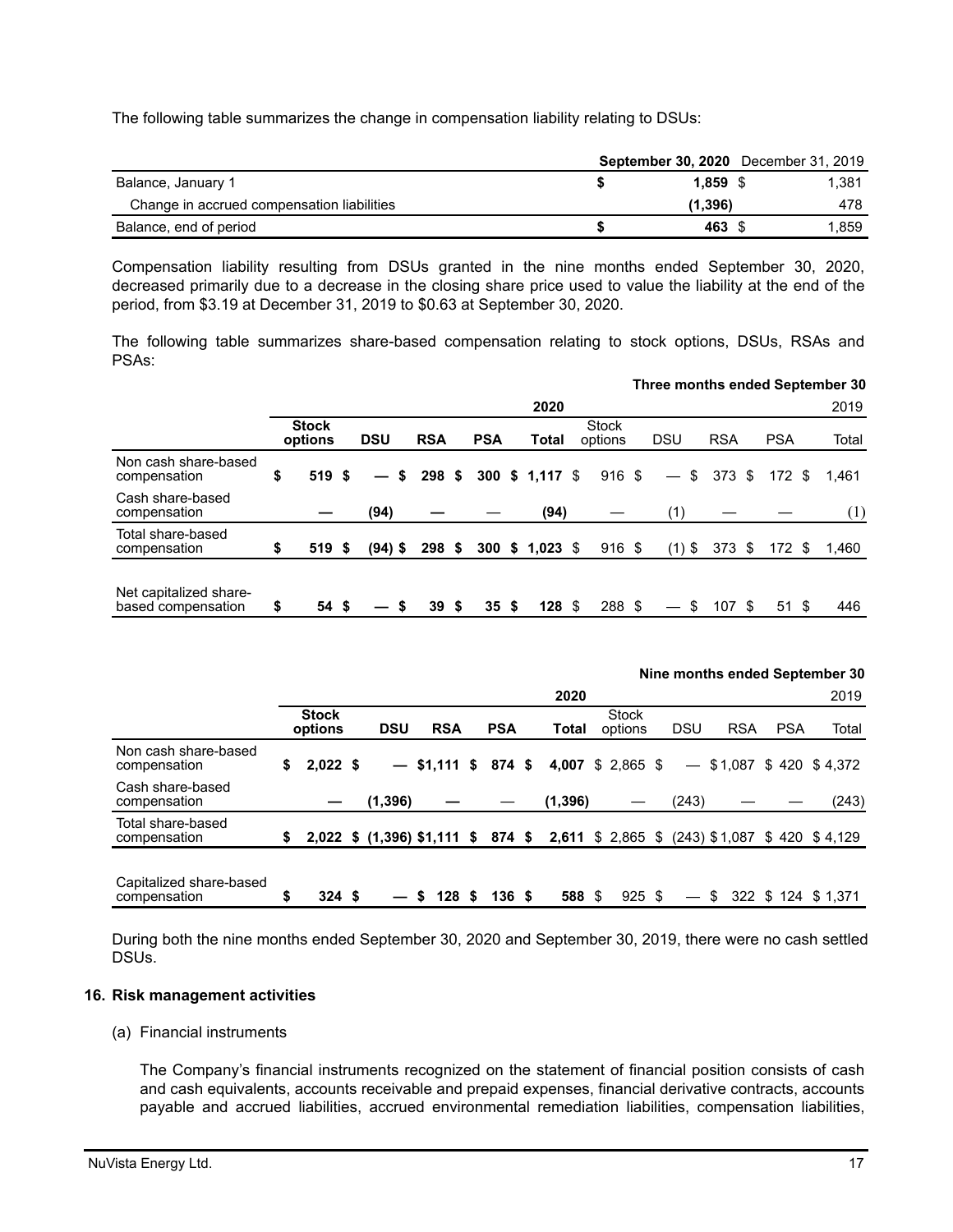long-term debt and senior unsecured notes. The carrying value of the long-term debt approximates its fair value as it bears interest at market rates. Except for the financial derivative contracts and compensation liabilities, which are recorded at fair value, carrying values reflect the current fair value of the Company's financial instruments due to their short-term maturities. The estimated fair values of recognized financial instruments have been determined based on quoted market prices when available, or third-party models and valuation methodologies that use observable market data.

The Company classifies fair value measurements according to the following hierarchy based on the amount of observable inputs used to value the instrument.

- Level 1 Quoted prices are available in active markets for identical assets or liabilities as of the reporting date. Active markets are those in which transactions occur in sufficient frequency and volume to provide pricing information on an ongoing basis.
- Level 2 Pricing inputs are other than quoted prices in active markets included in Level 1. Prices in Level 2 are either directly or indirectly observable as of the reporting date. Level 2 valuations are based on inputs, including quoted forward prices for commodities, time value and volatility factors, which can be substantially observed or corroborated in the marketplace.
- Level 3 Valuations in this level are those with inputs for the asset or liability that are not based on observable market data.

The Company's cash and cash equivalents are classified as Level 1 and financial derivative contracts as Level 2. The Company uses third party models and valuation methodologies to determine the fair value of financial derivative contracts. Assessment of the significance of a particular input to the fair value measurement requires judgment and may affect the placement within the fair value hierarchy level.

(b) Financial assets and financial liabilities subject to offsetting

The following is a summary of the Company's financial assets and financial liabilities that are subject to offsetting:

|                                | <b>September 30, 2020</b>    |  |                                          |                                   |                              |  | December 31, 2019                               |           |  |  |
|--------------------------------|------------------------------|--|------------------------------------------|-----------------------------------|------------------------------|--|-------------------------------------------------|-----------|--|--|
|                                | Gross<br>financial<br>assets |  | Gross<br>financial<br><b>liabilities</b> | <b>Net</b><br>financial<br>assets | Gross<br>financial<br>assets |  | Gross<br>financial Net financial<br>liabilities | assets    |  |  |
| Current assets (liabilities)   | $4,323$ \$                   |  | $(7, 144)$ \$                            | $(2,821)$ \$                      | $10,627$ \$                  |  | - \$<br>$\qquad \qquad -$                       | 10.627    |  |  |
| Long-term assets (liabilities) |                              |  | (60, 516)                                | (60, 516)                         |                              |  | (34,543)                                        | (34,541)  |  |  |
| Net position                   | $4.323$ \$                   |  | $(67,660)$ \$                            | $(63, 337)$ \$                    | $10,629$ \$                  |  | (34,543) \$                                     | (23, 914) |  |  |

# (c) Risk management contracts

The following is a reconciliation of movement in the fair value of financial derivative contracts:

|                                                     |   | <b>September 30, 2020</b> | December 31, 2019 |
|-----------------------------------------------------|---|---------------------------|-------------------|
| Fair value of contracts, beginning of year          |   | $(23,914)$ \$             | 117,249           |
| Change in the fair value of contracts in the period |   | 18.670                    | (123, 782)        |
| Fair value of contracts realized in the period      |   | (58.093)                  | (17, 381)         |
| Fair value of contracts, end of period              | S | $(63, 337)$ \$            | (23, 914)         |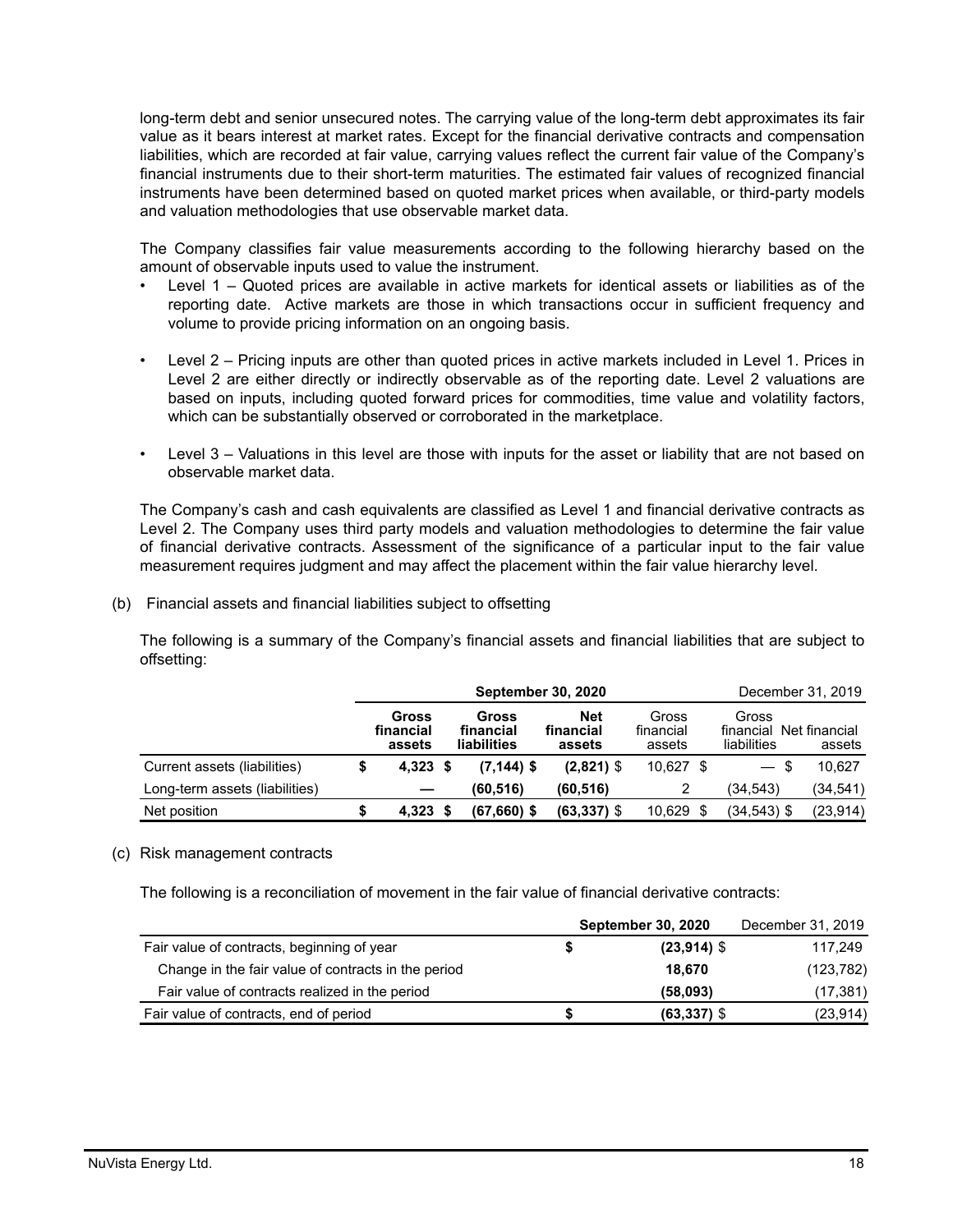# The following is a summary of the financial derivatives as at September 30, 2020:

|            | WTI fixed price swap |           | <b>C\$ WTI Put Spreads</b> |           |           |  |
|------------|----------------------|-----------|----------------------------|-----------|-----------|--|
| Term $(1)$ | Bbls/d               | Cdn\$/Bbl | Bbls/d                     | Cdn\$/Bbl | Cdn\$/Bbl |  |
| Q4 2020    | 5.700                | 76.12     | 1.900                      | 69.26     | 84.49     |  |
| Q1 2021    | 2.000                | 55.46     | —                          |           |           |  |

(1) Table presented as weighted average volumes and prices.

|            |        | C\$ WTI 3 Way Collar |           |           |  |  |  |
|------------|--------|----------------------|-----------|-----------|--|--|--|
| Term $(1)$ | Bbls/d | Cdn\$/Bbl            | Cdn\$/Bbl | Cdn\$/Bbl |  |  |  |
| Q4 2020    | 2.350  | 62.45                | 73.34     | 80.91     |  |  |  |

 $(1)$  Table presented as weighted average volumes and prices.

|            |                | <b>AECO-NYMEX</b><br>basis swap |                | <b>AECO-NYMEX basis</b><br>buybacks |                | <b>Chicago-NYMEX</b><br>basis swap | <b>Malin-NYMEX</b><br>basis swap |                              |
|------------|----------------|---------------------------------|----------------|-------------------------------------|----------------|------------------------------------|----------------------------------|------------------------------|
| Term $(1)$ | <b>MMbtu/d</b> | <b>US\$/</b><br><b>MMbtu</b>    | <b>MMbtu/d</b> | <b>US\$/</b><br><b>MMbtu</b>        | <b>MMbtu/d</b> | <b>US\$/</b><br><b>MMbtu</b>       | <b>MMbtu/d</b>                   | <b>US\$/</b><br><b>MMbtu</b> |
| Q4 2020    | 47.500         | (0.96)                          |                |                                     | 15,000         | (0.25)                             | 16,630                           | (0.62)                       |
| 2021       | 95,000         | (0.98)                          | (60,000)       | (0.82)                              | 15,000         | (0.24)                             | 20,000                           | (0.66)                       |
| 2022       | 95,000         | (0.97)                          | (60,000)       | (0.82)                              | 12,493         | (0.24)                             | 16,658                           | (0.66)                       |
| 2023       | 100,000        | (1.01)                          |                |                                     |                |                                    |                                  |                              |
| 2024       | 100,000        | (1.00)                          |                |                                     |                |                                    |                                  |                              |
| 2025       | 35,000         | (1.00)                          |                |                                     |                |                                    |                                  |                              |

 $(1)$  Table presented as weighted average volumes and prices.

|            |         |            | AECO-Malin basis swap Dawn-NYMEX basis swap |            |  |
|------------|---------|------------|---------------------------------------------|------------|--|
| Term $(1)$ | MMbtu/d | US\$/MMbtu | MMbtu/d                                     | US\$/MMbtu |  |
| Q4 2020    | 3.370   | 0.68       | 10.000                                      | (0.26)     |  |
| 2021       |         |            | 10.000                                      | (0.26)     |  |
| 2022       |         |            | 8.329                                       | (0.26)     |  |
| $143 -$    |         |            |                                             |            |  |

 $(1)$  Table presented as weighted average volumes and prices.

|            | NYMEX fixed price swap |            | <b>NYMEX collars</b> |            |            |
|------------|------------------------|------------|----------------------|------------|------------|
| Term $(1)$ | <b>MMbtu/d</b>         | US\$/MMbtu | <b>MMbtu/d</b>       | US\$/MMbtu | US\$/MMbtu |
| Q4 2020    | 48.207                 | 2.73       | 19.891               | 2.58       | 3.21       |
| 2021       | 22.959                 | 2.58       | 13.260               | 2.55       | 2.92       |

 $(1)$  Table presented as weighted average volumes and prices.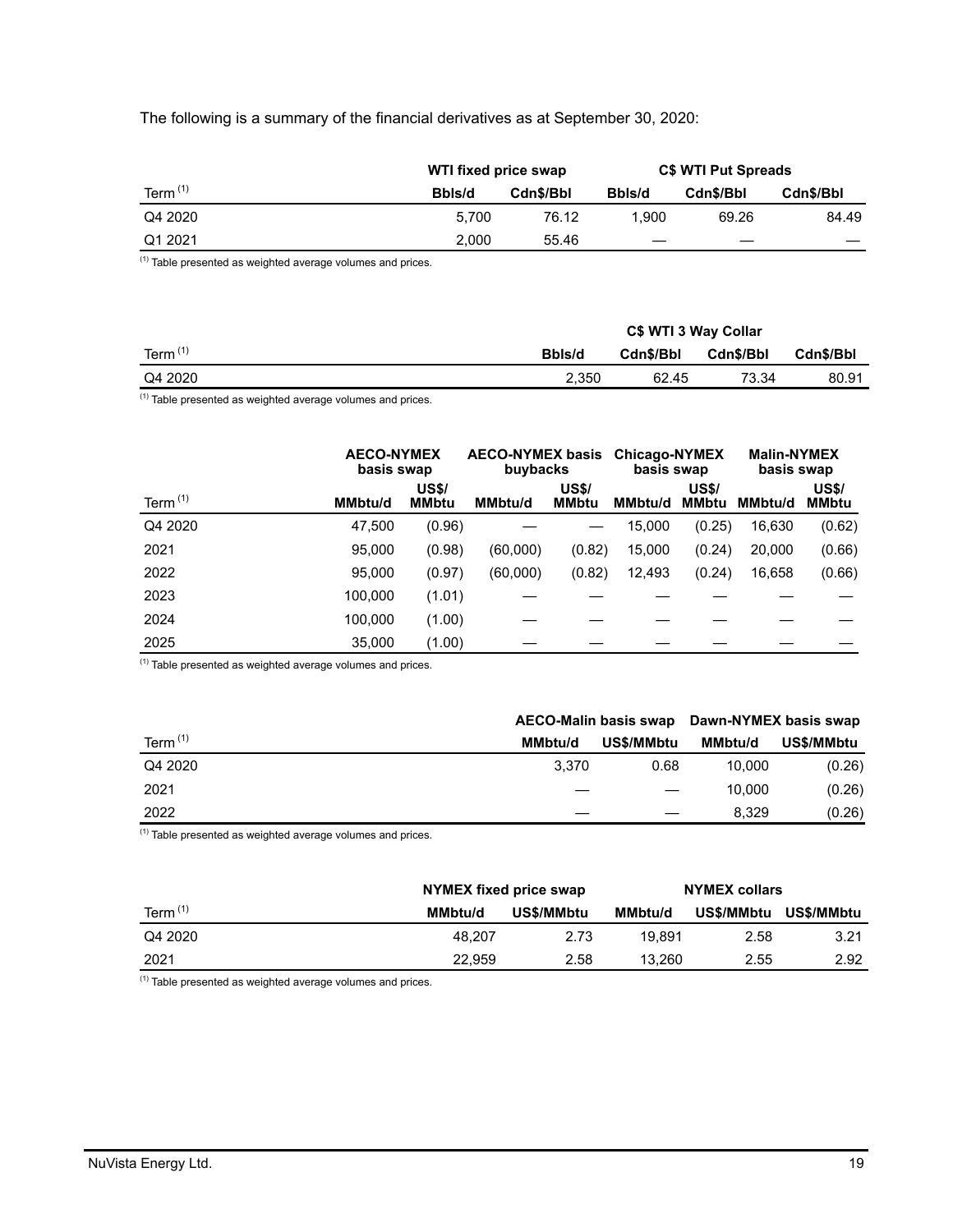Subsequent to September 30, 2020, the following is a summary of financial derivatives that have been entered into:

|                     | WTI fixed price swap |           | <b>C5-WTI differential Swap</b> |          |  |
|---------------------|----------------------|-----------|---------------------------------|----------|--|
| Term $(1)$          | Bbls/d               | Cdn\$/Bbl | Bbls/d                          | US\$/Bbl |  |
| Q4 2020             |                      |           | 337                             | 0.00     |  |
| Q1 2021             | 6.750                | 54.31     | 3.000                           | 0.25     |  |
| Q <sub>2</sub> 2021 | 1.000                | 54.75     |                                 |          |  |

 $(1)$  Table presented as weighted average volumes and prices.

|            |         | NYMEX fixed price swap |                   | <b>NYMEX collars</b> |                       |
|------------|---------|------------------------|-------------------|----------------------|-----------------------|
| Term $(1)$ | MMbtu/d | <b>US\$/MMbtu</b>      | MMbtu/d           |                      | US\$/MMbtu US\$/MMbtu |
| Q4 2020    | 11.685  | 2.97                   | $\hspace{0.05cm}$ |                      |                       |
| Q1 2021    |         |                        | 5.000             | 3.00                 | 4.00                  |

 $(1)$  Table presented as weighted average volumes and prices.

## (b) Physical delivery sales contracts

The Company enters into physical delivery sales contracts to manage commodity price risk. These contracts are not considered to be derivatives and therefore not recorded at fair value. They are considered sales contracts and are recorded at cost at the time of transaction.

The following is a summary of the physical delivery sales contracts in place as at September 30, 2020:

|              | <b>AECO fixed price swap</b> | <b>Dawn-NYMEX Basis</b> |                |            |
|--------------|------------------------------|-------------------------|----------------|------------|
| Term $(1)$   | GJ/d                         | Cdn\$/GJ                | <b>MMbtu/d</b> | US\$/MMbtu |
| October 2020 | 75,000                       | 1.40                    |                |            |
| Q4 2020      |                              |                         | 10.000         | (0.26)     |
| 2021         |                              |                         | 10.000         | (0.26)     |
| 2022         |                              |                         | 8.329          | (0.26)     |

 $(1)$  Table presented as weighted average volumes and prices.

## **17. Financing costs**

|                                           |            | Three months ended<br>September 30 |        | Nine months ended<br>September 30 |  |  |
|-------------------------------------------|------------|------------------------------------|--------|-----------------------------------|--|--|
|                                           | 2020       | 2019                               | 2020   | 2019                              |  |  |
| Interest expense                          | $8,501$ \$ | 7,563 \$                           | 23.643 | 21.773                            |  |  |
| Lease interest expense                    | 2.816      | 905                                | 7.945  | 1,049                             |  |  |
| Accretion of asset retirement obligations | 369        | 519                                | 1.079  | 1.458                             |  |  |
| Total financing costs                     | 11.686 \$  | 8,987                              | 32.667 | 24.280                            |  |  |